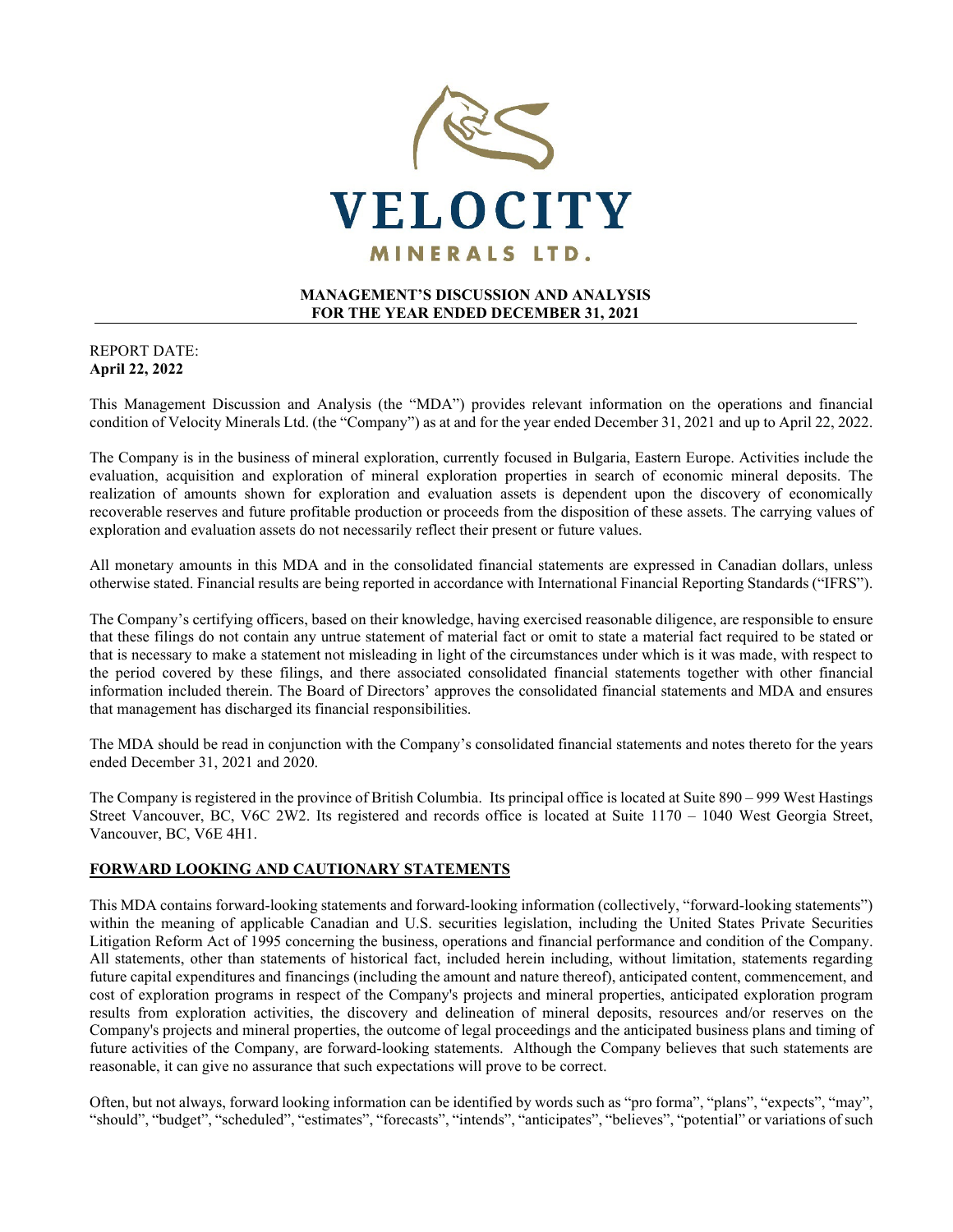words including negative variations thereof, and phrases that refer to certain actions, events or results that may, could, would, might or will occur or be taken or achieved.

Forward looking information involves known and unknown risks, uncertainties and other factors which may cause the actual results, performance or achievements of the Company to differ materially from any future results, performance or achievements expressed or implied by the forward-looking information. Such risks and other factors include, among others:

- the Company's strategies and objectives, both generally and in respect of its specific mineral properties or exploration and evaluation assets
- the ability of the Company to obtain sufficient financing to fund its business activities and plans on an ongoing basis
- operating and technical difficulties in connection with mineral exploration or development or mine development activities for the Company's projects generally, including the geological mapping, prospecting, drilling and sampling programs for the Company's projects
- actual results of exploration activities, including exploration results, the estimation or realization of mineral resources and mineral reserves, the timing and amount of estimated future production, costs of production, capital expenditures, and the costs and timing of the development of new deposits,
- possible variations in ore grade or recovery rates, possible failures of plants, equipment or processes to operate as anticipated, accidents, labour disputes and other risks of the mining industry
- delays in obtaining governmental and regulatory approvals (including of the TSX Venture Exchange), permits or financing or in the completion of development or construction activities
- changes in laws, regulations and policies affecting mining operations, hedging practices, currency fluctuations, title disputes or claims limitations on insurance coverage and the timing and possible outcome of pending litigation, environmental issues and liabilities, risks related to joint venture operations, and risks related to the integration of acquisitions
- requirements for additional capital, future prices of precious metals, changes in general economic conditions, changes in the financial markets and in the demand and market price for commodities
- the ability of the Company to successfully respond to any legal challenges to permits or licenses necessary for its mineral exploration or development activities, and the results and impact of any such legal challenges on the Company's exploration timeline and business activities
- the ability of the Company to continue to operate during the COVID-19 pandemic and that the Company's responses to the COVID-19 pandemic will be effective in continuing operations in the ordinary course
- those factors discussed under the headings "Risk and Uncertainties" and "Financial Instruments and Risk Management" in this MDA and other filings of the Company with the Canadian Securities Authorities, copies of which can be found under the Company's profile on the SEDAR website at [www.sedar.com.](http://www.sedar.com/)

Readers are cautioned not to place undue reliance on forward-looking statements. The Company undertakes no obligation to update any of the forward-looking information in this presentation or incorporated by reference herein, except as otherwise required by law.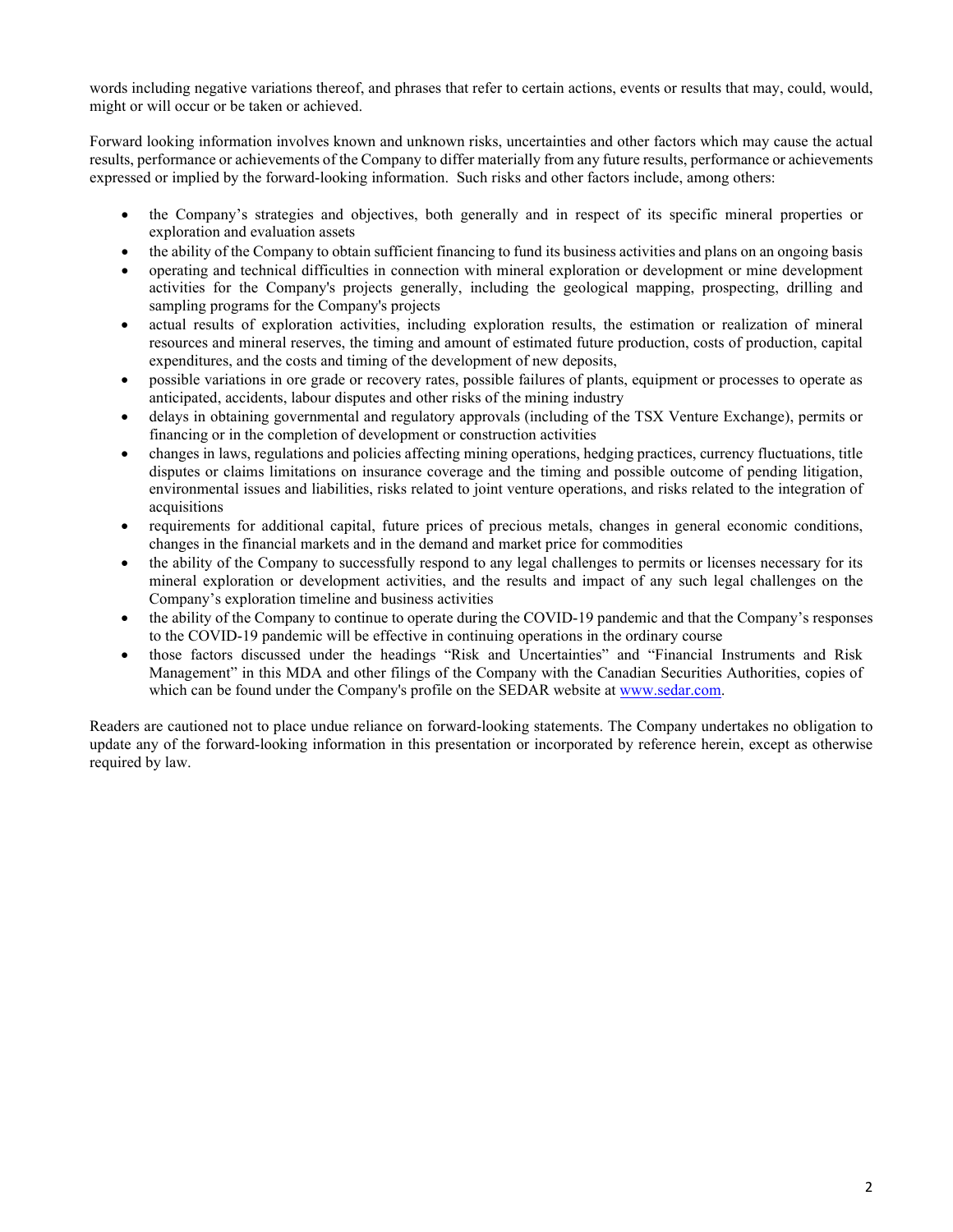### **DESCRIPTION OF BUSINESS**

Velocity Minerals Ltd. is a gold exploration and development company focused on Eastern Europe. The Company's management and board include mining industry professionals with experience spanning Europe, Africa, Australasia, and the Americas as employees of major mining companies as well as founders and senior executives of junior to mid-tier public companies. The teams' experience includes all aspects of mineral exploration, resource definition, feasibility, finance, mine construction and mine operation as well as a track record in managing publicly listed companies.

The Company is currently focused on exploration assets in Bulgaria, which is a member of the European Union (2007) with a mining law that was established in 1999 and updated in 2011 and 2020. The local currency (BGN) has been tied to the Euro since 1999 (1.956 BGN/EUR). In July 2021, Bulgaria was admitted to the ERM-2 mechanism, in which it must participate for at least 2 years before it can qualify to adopt the Euro. Bulgaria plans to adopt the Euro from January 1, 2024. The country is served by modern European infrastructure including an extensive network of paved roads. Mining royalties compare favourably with more established mining countries like Canada, Peru, and Chile. Bulgaria also boasts an exceptionally low corporate tax rate of only 10% and the country's education system is excellent with good availability of experienced mining professionals in a favourable cost environment. Foreign mining companies are successfully operating in Bulgaria. Despite the positive operating environment, the number of established mining companies is low and Velocity is among the first movers in a new influx of foreign mining investment.

The Company's management and board believe that local knowledge and experience are essential components of successful mining investment in a foreign jurisdiction. Velocity Minerals has entered into one joint venture and is in the process of entering two others with Gorubso Kardzhali A.D. ("Gorubso"), an established and respected mining company in Bulgaria. In addition, the Company and Gorubso have entered into an Exploration and Mining Alliance as outlined in more detail below. Gorubso operates the underground Chala Gold Mine (since 2006) and the Kardzhali Carbon In Leach plant ("Processing Plant") (since 2011), which produces gold doré. Gorubso is the first and only company in Bulgaria to have secured a permit for this type of processing of gold ores. Velocity's management has a long-standing relationship with Gorubso as well as abundant previous experience in Bulgaria and elsewhere in the region.

## **COVID-19**

The health and safety of the Company's workforce is a high priority. The Company has recorded positive cases of COVID-19 among the Company's employees, consultants, contractors. All cases are fully recovered and the transmission to other employees was effectively contained by the Company's strict operating protocols. Company employees and consultants in Canada and Bulgaria are working from home where personal family circumstances dictate this to be necessary. For most field-based technical personnel in Bulgaria, exploration work continues with strict operating protocols in line with national and local government guidance and directives, and advice from leading medical experts. Aside from restrictions common throughout the world such as physical distancing and increased personal hygiene, the Company has introduced temperature and health screening at the work sites.

The Company continues to monitor the COVID-19 developments into 2022 and respond appropriately.

### **EXPLORATION PROJECTS**

The Company is focused on gold exploration and development. All of the Company's material projects are located in southeastern Bulgaria.

### *Tintyava Property*

In July 2017, the Company's wholly-owned Bulgarian subsidiary, Kibela Minerals AD ("Kibela") entered into an option agreement, under the terms of which Kibela had the right to acquire an undivided 70% legal and beneficial interest in the Tintyava prospecting and exploration license (the "Tintyava License") for the Tintyava License area (the "Tintyava Property") through delivery to Gorubso of a preliminary economic assessment on the Tintyava Property (the "PEA") prepared under National Instrument 43-101.

Following delivery of the PEA on October 31, 2018, Velocity earned an undivided 70% interest in the Tintyava Property. The Tintyava License is held by a Bulgarian corporation, Tintyava Exploration AD ("Tintyava Exploration"), which during the option period was owned 100% by Gorubso. On March 1, 2019, the Company (through its subsidiary Kibela) entered into a shareholder's agreement with Gorubso regarding Tintyava Exploration and 70% of the shares of Tintyava Exploration were transferred to Kibela.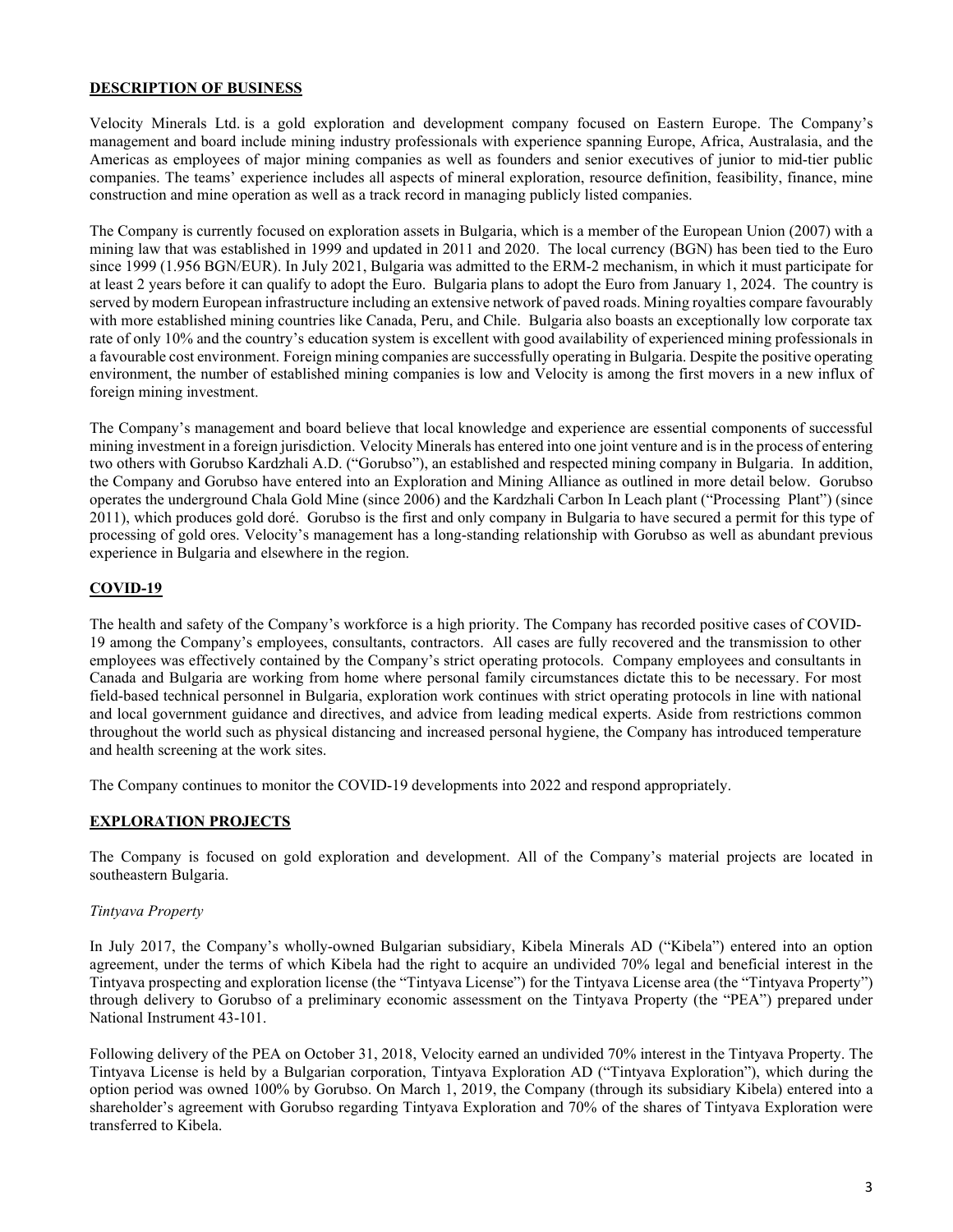On February 1, 2018 the Bulgarian Minister of Energy approved the transfer of the Tintyava License to Tintyava Exploration.

On August 31, 2020, the Company disclosed results of a Prefeasibility Study ("PFS") on the Rozino Project, located within the Tintyava Property. On October 15, 2020, the Company filed the NI 43-101 Technical Report entitled Rozino Gold Project, Pre-feasibility Technical Report, dated October 14, 2020.

In April 2021, the Company reported that the Association for Agrarian and Ecological Projects – GEO, a Bulgarian-based NGO (the "NGO"), had filed an appeal against the Bulgarian government's Ministry of Energy (the "Ministry") seeking to nullify the Tintyava License (the "License Appeal"). The NGO alleged that the issuance of the Tintyava License by the Ministry was inconsistent with the Bulgarian *Ores and Minerals Act* and the *Constitution of the Republic of Bulgaria,* and was not coordinated under the Bulgarian *Carbon Dioxide Sequestration Act* and the Bulgarian *Biodiversity Act*. On March 10, 2021, the Sofia City Administrative Court (the "Administrative Court") made its preliminary ruling on the License Appeal, naming the Ministry as the defendant and Gorubso as an interested party to the proceedings.

On April 28, 2021, Tintyava Exploration received a summons to appear at the Administrative Court on May 19, 2021 ("Initial Hearing"). On May 12, 2021, Tintyava Exploration submitted a written response to the Administrative Court. On May 19, 2021, the Initial Hearing took place as scheduled before the Administrative Court.

Subsequent to the Hearing, the Administrative Court rendered its decision, and ruled to dismiss the License Appeal (the "Ruling"). The NGO had the right to appeal the Ruling to the Supreme Administrative Court of Bulgaria within 14 days from the date of delivery of the Ruling to the parties. The Ruling was not appealed within this time, and consequently the Ruling has now been entered into effect.

### *Exploration Alliance and other Exploration Projects*

In January 2018, Velocity entered into a binding letter agreement with its Bulgarian partner Gorubso, which sets out the terms by which Velocity and Gorubso will form an exploration and mining alliance (the "Alliance") covering all existing and future Gorubso and Velocity projects (the "Projects") within an area of 10,400km2 (the "Alliance Area").

In September 2018, the Company and Gorubso entered into a definitive "Exploration and Mining Alliance Agreement" (the Alliance Agreement").

Gorubso owns and operates a modern gold Processing Plant, which provides crushing, grinding, gravity, carbon-in-leach, elution, electro-winning, gold doré production and tailings management facilities. The Processing Plant is centrally located within the Alliance Area. Under the terms of the Alliance Agreement, Gorubso will make the Plant available for the processing of mineralized material from current and future properties located within the Alliance. Material processed at the Processing Plant will be charged to any joint venture entities on a cost-plus basis. Securing the use of the Processing Plant provides significant technical and financial risk reduction, as well as potential capital and time savings. Most importantly, securing the use of the processing facility significantly reduces permitting risk and delays that might otherwise arise if a processing plant had to be permitted and built prior to development of any Projects.

On March 5, 2019 the Company signed option agreements for two additional Projects, Nadezhda and Momchil, under the terms of which option agreements the Company has the right to earn an undivided 70% legal and beneficial interest in the Nadezhda and Momchil properties.

On June 16, 2021, the Company entered into an amended option agreement for the Nadezhda property allowing the option exercise to proceed following delivery of the EIA report, provided that following the formation of the joint venture, Velocity shall fund 100% of the costs of 2,000m of drilling and an initial Mineral Resource estimate.

On June 23, 2021, the Company announced that it had delivered an option exercise notice to Gorubso for the Momchil property, which includes the Obichnik gold project. Following delivery of the exercise notice, Velocity is deemed to have earned a 70% interest in the property and to be in joint venture with Gorubso for the further development of the property.

On November 16, 2021, the Company announced that it had delivered an option exercise notice for the Nadezhda property, which includes the Makedontsi gold project. Following delivery of the exercise notice, Velocity is deemed to have earned a 70% interest in the property and to be in joint venture with Gorubso for the further development of the property.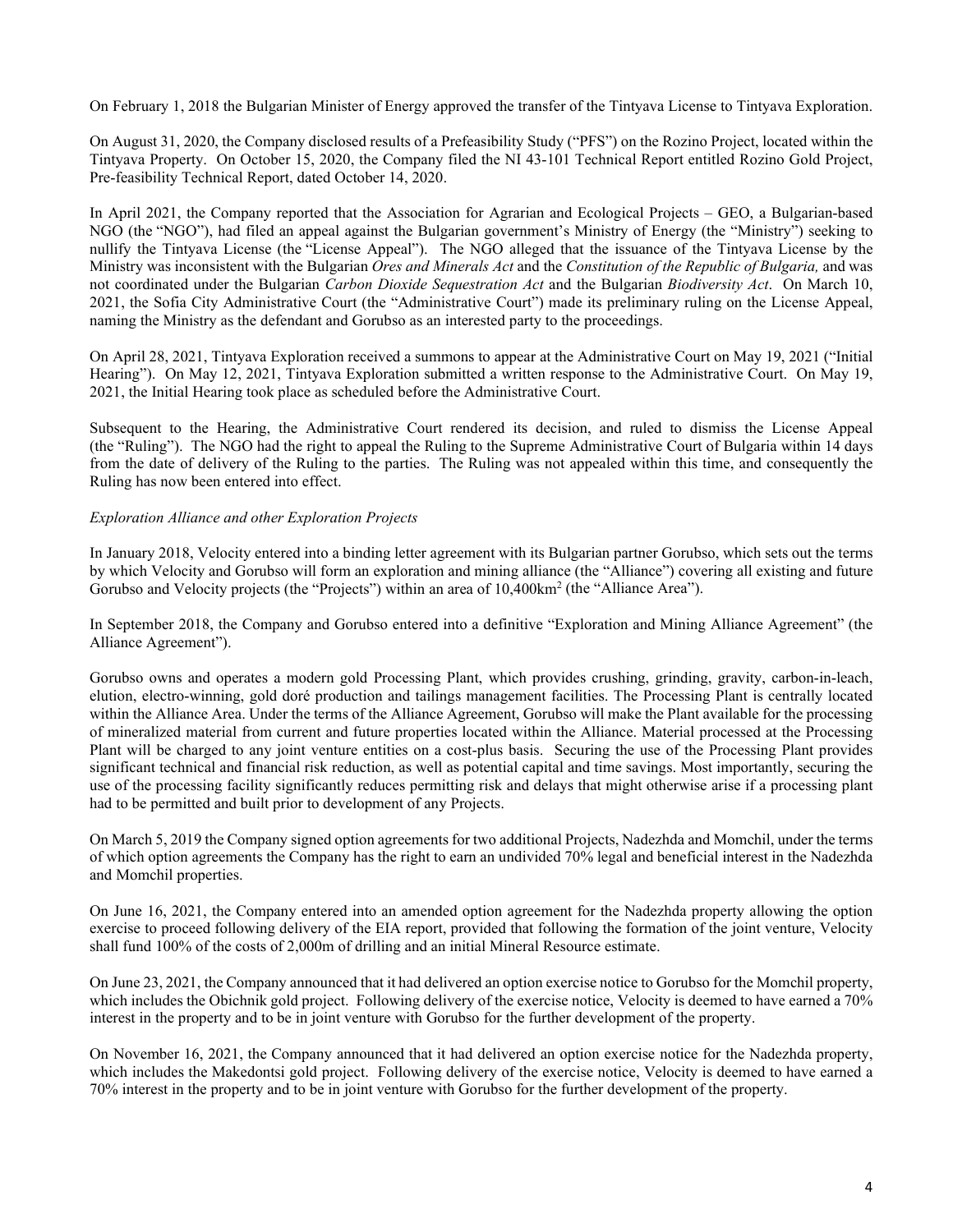On September 25, 2019, the Company signed an option agreement for the Sedefche Project under the terms of which option agreement the Company has the right to earn an undivided 70% legal and beneficial interest in the Sedefche property. On November 3, 2020, the Company disclosed that it had elected not to exercise its option to acquire a 70% interest in the Sedefche property. As consideration for executing a relinquishment agreement, the Company received a cash payment of \$1.5 million.

On June 27, 2020, the Company signed an option for the Iglika Project under the terms of which option agreement, the Company has the right to earn an undivided 100% legal and beneficial interest in the Iglika property. The Iglika property is not located within the Alliance. In February 2021, Velocity announced that it had entered into a definitive option agreement with the Property vendors amending the previously announced option exercise terms. Under the amended terms, Velocity exercised the right to acquire 100% of the shares of Balkan Minerals Development EOOD, the Bulgarian company that holds the exploration license for the Project area. The vendors of the Project have retained a 2% net smelter returns royalty for which terms remain unchanged.

# **Rozino Gold Project, Tintyava Property**

## *Property Description*

The Rozino gold deposit is located within the Tintyava Property, which lies within the municipalities of Ivaylovgrad and Krumovgrad in southeast Bulgaria approximately.

On August 31, 2020, the Company disclosed financial results from a Prefeasibility Study ("PFS") completed on the Rozino Project. The technical information included below is sourced from the disclosure. As the information is necessarily summarized, readers are encouraged to review the Company's disclosure in its entirety, including all qualifications and assumptions. The disclosure is intended to be read as a whole, and sections should not be read or relied upon out of context.

An independent PFS Technical Report (the "Report") was prepared by CSA Global and filed on SEDAR on October 15, 2020. CSA Global is an international mining consultancy with experience in Bulgaria, in accordance with National Instrument 43- 101 Standards of Disclosure for Mineral Projects. A Revised Technical Report was filed on SEDAR dated December 15, 2021 (effective date September 28, 2020).

The PFS establishes the Rozino deposit as supporting an economic open pit mine operation with gold recovery by a combination of on-site concentration in a flotation plant ("Flotation Plant") and further processing to produce a gold-silver doré in the existing and operating processing plant ("Processing Plant") located in Kardzhali, 85 km by road from Rozino, where doré would be produced. The PFS financial model base case returns an after-tax Net Present Value at a 5% discount rate ("NPV5%") of CAD \$163 million and an after-tax internal rate of return ("IRR") of 27.4%.

# *Prefeasibility Study (1) Highlights*

All amounts under these highlights are reported in United States dollars (US\$) unless otherwise specified.

- **After-Tax Financials**: After-tax NPV<sub>5%</sub> of \$123 million and after-tax IRR of 27.4% using a base case gold price of \$1,500 per ounce
- **Life of Mine Earnings**: \$293 million before interest, taxes, and depreciation
- **Cash Cost**: All-in sustaining  $cost^{(2)}$  of \$755 per ounce of gold and cash  $cost^{(3)}$  of \$699 per ounce of gold
- **Capital Costs**: Total estimated capital costs of \$94.8 million and pre-production capital costs of \$87.1 million (including an 11% contingency)
- Mineral Resource: Indicated Mineral Resource at a 0.3 g/t gold cut-off grade of 20.5 Mt at 0.87 g/t gold, for contained gold of 573,000 ounces and an Inferred Mineral Resource at a 0.3 g/t cut-off of 0.38 Mt at 0.8 g/t gold for 10,000 ounces<sup>(4)</sup>
- **Initial Mineral Reserve:** Probable Mineral Reserve at a 0.5 g/t gold cut-off grade of 11.8 Mt at 1.22 g/t gold for 465,000 ounces
- **Mining**: Open pit with 0.5 g/t gold cut-off grade (COG), low strip ratio of 2.2 and 1.22 g/t life of mine ("**LOM**") gold grade
- **Conventional Process Flow Sheet:** Returns 79.3% gold recovery to doré at the operating Processing Plant
- **Processing:** On-site flotation producing gold-bearing pyrite concentrate assaying from 15 to 40 g/t and transportation to the Processing Plant (located 85 km from the Project) for processing to produce doré
- **Low Environmental Risk:** Small project footprint with benign, non-acid generating and non-hazardous waste and tailings material
- **Opportunities for Project Enhancement:** The Rozino gold deposit is open to the southeast and exploration is ongoing.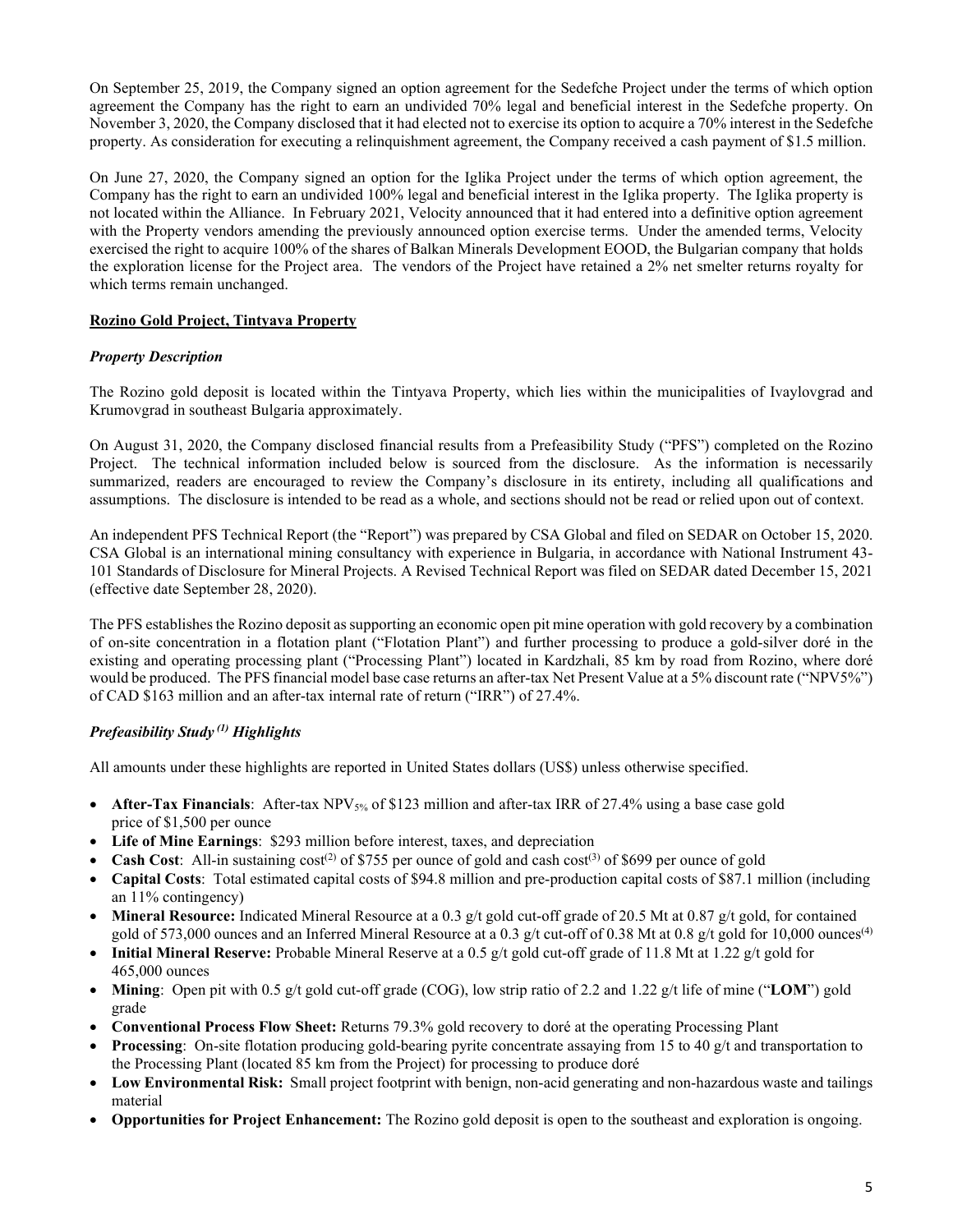Additional pit tailings storage capacity exists to accommodate potential increases in ore production.

#### *Notes:*

*(1) Base case parameters assume a gold price of US\$1,500/ounce and an exchange rate (CAD\$ to US\$) of 0.75. Financial results on 100% equity basis.*

*(2) All-In Sustaining Cost (AISC) is defined as all cash costs related to production costs such as mining, processing, refining, site administration, and NSR royalty to final product (direct and indirect), and mine closure and rehabilitation. Sustaining capital costs related to continuing the business including development and equipment required to sustain production are included. Taxes, working capital, M&A, disposals, and acquisitions as well as new mine development capital costs are excluded. See "Use of Non-IFRS Financial Performance Measures" below.*

*(3) Cash Costs include production costs such as mining, processing, refining, site administration, and NSR royalty, divided by gold ounces sold to arrive at a cash cost per gold ounce sold. See "Use of Non-IFRS Financial Performance Measures" below.*

*(4) Mineral Resources that are not Mineral Reserves do not have demonstrated economic viability. Inferred Mineral Resources are considered too speculative geologically in nature to enable them to be categorized as Mineral Reserves and there can be no certainty that all or any part of an inferred mineral resources will ever be upgraded to Indicated Mineral Resources or Measured Mineral Resources.* 

The Mineral Resource estimate was carried out by MPR Geological Consultants Pty Ltd.

Recoverable resources were estimated using Multiple Indicator Kriging (MIK) with block support adjustment, a method that has been demonstrated to provide reliable estimates of recoverable open pit resources in gold deposits of diverse geological styles. Indicator class grades used for the MIK modelling were determined from the mean composite gold grade of each indicator class. Estimates for mineralisation tested by generally consistently 50 m by 50 m and closer spaced drilling are classified as Indicated, with estimates for more broadly sampled zones assigned to the Inferred category. Mineral Resources that are not Mineral Reserves do not have demonstrated economic viability. To provide estimates with reasonable prospects for eventual economic extraction, Mineral Resources are reported within an optimized pit shell.

| Within \$1,500/oz pit shell<br><b>Indicated Mineral Resource Estimate</b> |                     |                          |                              |  |  |  |
|---------------------------------------------------------------------------|---------------------|--------------------------|------------------------------|--|--|--|
| <b>Cut-off</b><br>g/t                                                     | <b>Tonnes</b><br>Mt | <b>Grade Gold</b><br>g/t | <b>Contained Gold</b><br>koz |  |  |  |
| 0.2                                                                       | 27.2                | 0.72                     | 630                          |  |  |  |
| 0.3                                                                       | 20.5                | 0.87                     | 573                          |  |  |  |
| 0.4                                                                       | 15.5                | 1.04                     | 518                          |  |  |  |
| 0.5                                                                       | 12.0                | 1.22                     | 471                          |  |  |  |
| 0.6                                                                       | 9.42                | 1.40                     | 424                          |  |  |  |

# **Mineral Resource Estimate (effective date 15th April 2020)**

| <b>Inferred Mineral Resource Estimate</b> |                     |                          |                              |  |  |  |
|-------------------------------------------|---------------------|--------------------------|------------------------------|--|--|--|
| $Cut-off$<br>g/t                          | <b>Tonnes</b><br>Mt | <b>Grade Gold</b><br>g/t | <b>Contained Gold</b><br>koz |  |  |  |
| 0.2                                       | 0.49                | 0.7                      | 11                           |  |  |  |
| 0.3                                       | 0.38                | 0.8                      | 10                           |  |  |  |
| 0.4                                       | 0.29                | 0.9                      |                              |  |  |  |
| 0.5                                       | 0.23                | 1.0                      |                              |  |  |  |
| 0.6                                       | 0.17                | 1.2                      |                              |  |  |  |

*Notes:*

*(1) The selected base case Mineral Resources are reported at a cut-off grade of 0.3 g/t gold.*

*(2) Mineral Resources are not Mineral Reserves and do not have demonstrated economic viability.*

*(3) The Mineral Resources have been classified and reported in accordance with the Canadian Institute of Mining, Metallurgy and Petroleum "CIM Definition Standards - For Mineral Resources and Mineral Reserves" ("CIM Definition Standards").*

*(4) Mineral Resources that are not Mineral Reserves do not have demonstrated economic viability. Inferred Mineral Resources are considered too speculative geologically in nature to enable them to be categorized as Mineral Reserves and there can be no certainty that all or any part of an inferred mineral resources will ever be upgraded to Indicated Mineral Resources or Measured Mineral Resources.*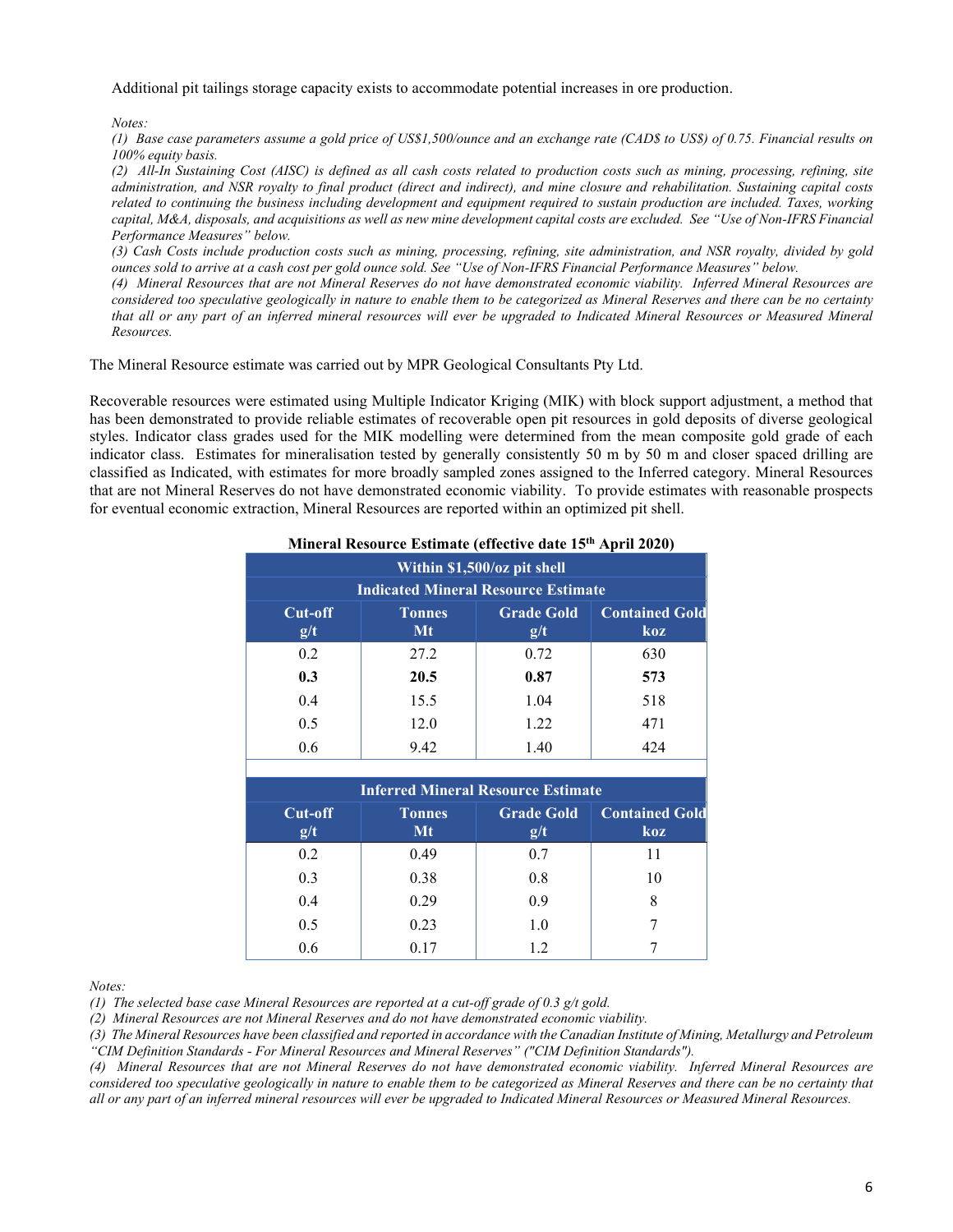The Rozino deposit supports an economic open pit mining operation. The Mineral Reserve estimate is based on the Indicated classification of the Mineral Resource contained within the pit design. The Mineral Reserve estimate has considered all modifying factors appropriate to the Rozino Gold Project. The reference point at which the Mineral Reserves are defined is where the ore is delivered to the processing plant.

| <b>Ore Type</b> | <b>Reserve</b><br><b>Category</b> | <b>Tonnes</b><br>Mt | Gold<br><b>Grade</b><br>g/t | <b>Contained</b><br><b>Metal</b><br>koz Gold | <b>Metallurgical</b><br><b>Recovery</b><br>$\frac{0}{0}$ | <b>Recoverable</b><br><b>Metal</b><br>koz Gold |
|-----------------|-----------------------------------|---------------------|-----------------------------|----------------------------------------------|----------------------------------------------------------|------------------------------------------------|
| Oxide           | Probable                          | 1.9                 | 1.07                        | 64                                           | 67.4                                                     | 43                                             |
| Transitional    | Probable                          | 1.8                 | 1.15                        | 68                                           | 70.7                                                     | 48                                             |
| Sulphide        | Probable                          | 8.1                 | 1.27                        | 332                                          | 83.3                                                     | 277                                            |
| <b>Total</b>    | Probable                          | 11.8                | 1.22                        | 464                                          | 79.3                                                     | 368                                            |

### **Probable Mineral Reserves (effective date 30th August 2020).**

*Notes:*

*(1) The Mineral Reserve disclosed herein has been estimated in accordance with the Canadian Institute of Mining, Metallurgy and Petroleum "CIM Definition Standards for Mineral Resources and Mineral Reserves" (CIM, 2014).*

*(2) Mineral Reserves discard cut-off grade was 0.5 g/t gold*

*(3) Mineral Reserves are based on a \$1,500/oz gold price*

*(4) Mineral Reserves account for mining dilution and ore loss*

*(5) Probable Mineral Reserves were based on Indicated Mineral Resources*

*(6) Sum of individual amounts may not equal due to rounding*

None of the Inferred category of the Mineral Resources are included in the Mineral Reserves. Inferred Mineral Resources do not contribute to the financial performance of the project and are treated in the same way as waste. Mining losses and mining dilution are incorporated in the MIK Mineral Resource estimate. CSA Global were able to determine that mineralisation can be adequately modelled for its diluted, recoverable grade properties assuming a selective mining unit (SMU) of 4 x 6 x 2.5 m using the MIK methodology. CSA Global consider that the Mineral Resources can be effectively mined by open cut extraction using the selected mining equipment and qualifications relating to training, grade control practices, and drilling and blasting technique applied, without additional dilution and loss factors being applied.

The mine will be a conventional open pit shovel and truck operation. The mine plan allows for the production of 9.2 Mt of high-grade ore and 2.7 Mt of low-grade ore (a total of 11.8 Mt) over a period of 7 years. High grade ore will have a cut-off of 0.8 g/t gold and an average head grade of 1.38 g/t. Low grade ore will have a cut-off of 0.5 g/t and an average head grade of 0.68 g/t. Low-grade ore will be stockpiled on the waste rock dump and processed over the last 18 months of mine life. The mining schedule also identifies ore by the degree of weathering (Oxidised, Transitional and Sulphide). Metallurgical testwork indicated that there was no benefit to processing the ore types separately and therefore there is no selectivity in the mining or processing operations. This mine plan will allow the processing of 1.75 Mt of ore per annum for a total mine life of 7 years.

To support the process design requirements for the Prefeasibility Study, extensive metallurgical testwork programs were undertaken by Wardell Armstrong International Ltd ("WAI") in the UK, and Eurotest Control ("ETC") in Sofia, Bulgaria. The outcomes of the testwork programs confirmed that the flowsheet developed for the PEA, namely flotation followed by CIL ("FCIL") to produce doré, remained the optimal basis for plant design in the PFS. For the Mineral Reserve, the average expected recovery for Oxide material is 67.4%, Transitional 70.7% and Sulphide 83.3% for an average overall combined recovery of 79.3% to final doré. Over the life of the project it is estimated that the expected recovery will vary from 65 to 85% on an annual basis depending on the relative proportions of oxidised ore and gold grade in the plant feed.

Velocity has initiated the environmental and social impact assessment ("ESIA") process, including the permitting procedures to meet Bulgarian regulations and gather environmental data. Under the Bulgarian Environment Protection Act, the development of an economically viable mining reserve requires an Environmental Impact Assessment ("EIA") which complies with European environmental regulations and will inform the environmental component of the ESIA. The prospecting and exploration license agreement for the Tintyava Property has been signed with the Minister of Energy and exploration activities have been approved by the Ministry of Environment and Waters. All necessary permits to conduct the work proposed for the property have been obtained and there are no known significant factors or risks that may affect access, title or the right or ability to perform work on the Property.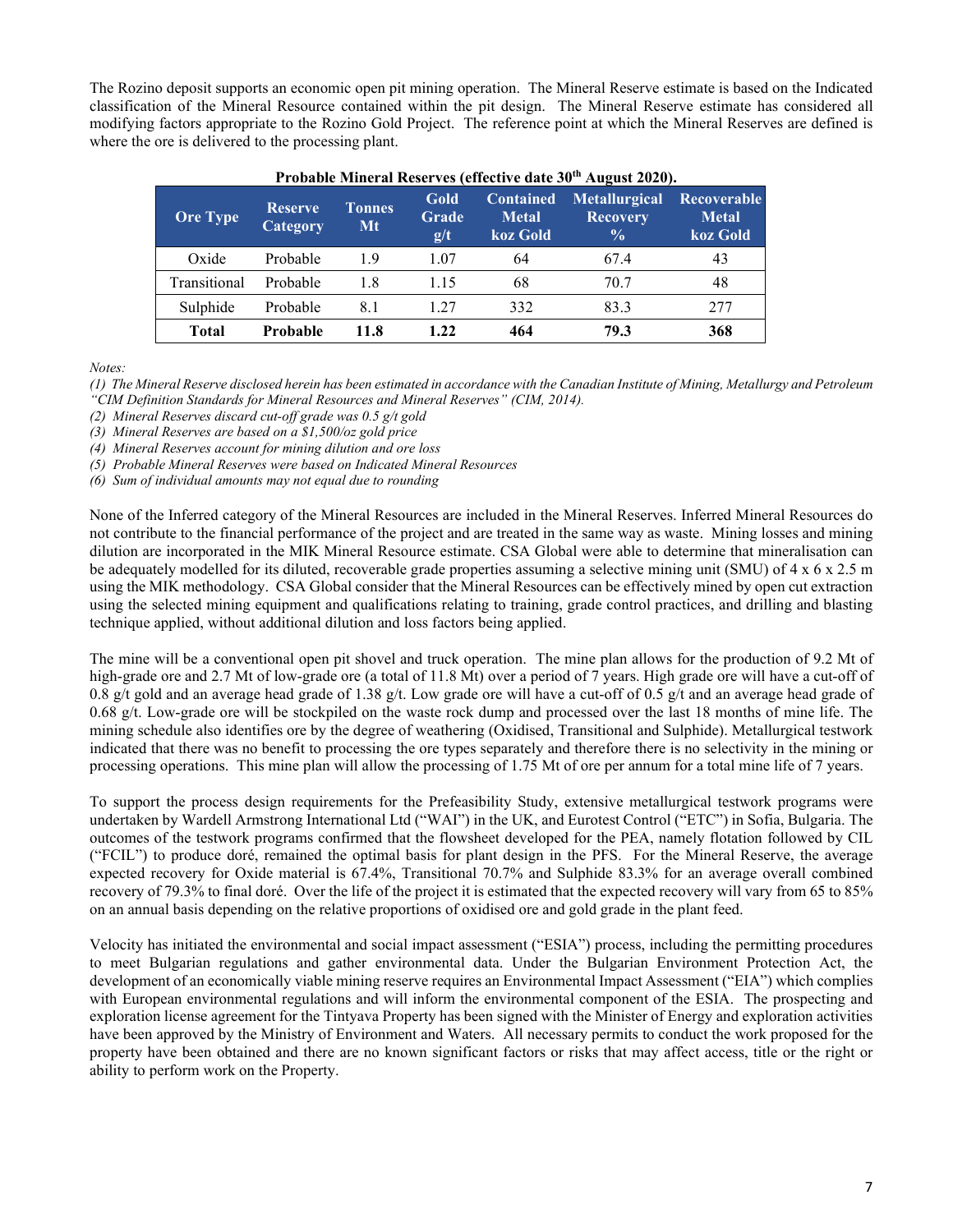Rozino is located within the Eastern Rhodope mountains and therefore requires a compatibility assessment to comply with Bulgarian law and the European Union Natura 2000 Habitats Directive. An initial compatibility assessment was conducted and approved for the exploration program, with a second preliminary assessment completed for exploitation. The results of this preliminary assessment have informed the Project design, resulting in a significantly reduced Project footprint.

Velocity has commenced baseline monitoring to characterize environmental conditions, including surface and groundwater quantity and quality, air quality, acid drainage potential, local meteorological conditions, and ecological aspects.

Social engagement activities have commenced and are ongoing. Local stakeholders are supportive of the Project and have been included and employed in the Project where possible.

## **Nadezhda Project**

The Nadezhda project is located within the municipality of Kardzhali in southeast Bulgaria approximately 280 km by road east-southeast of the capital, Sofia. The Nadezhda Project is centered on the Makedontsi deposit, which is a geological resource registered on the Bulgarian state balance. Historical estimates at Makedontsi were calculated by Gorubso using the Bulgarian classification scheme, based on manual polygonal methods of resource classification. Estimates were submitted to and accepted by the Bulgarian government, Dragiev H, 2013 "Mlechino Prospecting License, Geological Report at the Nadezhda Prospect, with Resource and Reserve Recalculations of 'Au Ores' at the Makedontsi, Dangovo and Kalina deposits".

In order to verify the exploration potential of existing resources at Makedontsi, significant drilling will be required. The Company is not treating the historical resources at Nadezhda as current mineral resources or mineral reserves. Historical resources are not consistent with the standards of disclosure defined by NI 43-101 and may not necessarily be consistent with CIM best practice with respect to reporting mineral resources and reserves. A qualified person has not done sufficient work to classify the historical estimate as current mineral resources or mineral reserves.

The Nadezhda project has had little if any modern systematic exploration carried out and significant exploration potential exists. A program of modern integrated geochemical and geophysical survey is ongoing in order to assess 'blind' mineralisation amenable to open pit mining under a thin post mineralization limestone cover sequence.

## **Momchil Project**

The Momchil project is located within the municipality of Momchilgrad in southeast Bulgaria approximately 310 km by road east-southeast of the capital, Sofia.

The Momchil project is centered on the Obichnik deposit, which was a geological resource registered on the Bulgarian state balance. Historical estimates at Obichnik were calculated by Gorubso using the Bulgarian classification scheme, based on manual polygonal methods of resource estimation. Estimates were submitted to and accepted by the Bulgarian government, Dragiev, H, 2006, "Momchil Prospecting License, Report at the 'Zvezdel - Pcheloyad Ore Field', Geological Report with Resource And Reserve Recalculation of 'Au-Ag Ores' at Obichnik Deposit".

In August 2021 two composite samples of jaw-crushed coarse reject samples of Velocity diamond core were submitted to Eurotest Control EAD in Sofia ("Eurotest") for metallurgical test-work. These samples were selected as representing combined oxidised and transitional and fresh mineralization respectively as follows:

- Combined oxide and transition sample: OM-OT-01 was produced from 481 sample intervals comprising 391 and 90 samples from intervals geologically logged as oxidised and transition respectively.
- Fresh sample: OM-F-02 was produced from 343 sample intervals geologically logged as fresh.

The combination of oxidised and transitional material into a single sample for metallurgical test-work reflects the small proportion of Mineral Resources hosted by transitional material and the expected metallurgical similarity of the two material types.

Eurotest, Sofia, unified and homogenized each of the samples by hand-mixing for 30 minutes, followed by passing twice each through a riffle splitter and rotary splitter, with final splitting of homogenized sample into 1 Kg portions. The samples were subjected to test-work comprising complete chemical and mineralogical characterization, phase analysis (Diagnostic Leach Test) of gold present in each sample and testing to determine cyanide leaching kinetics and degree of gold recovery.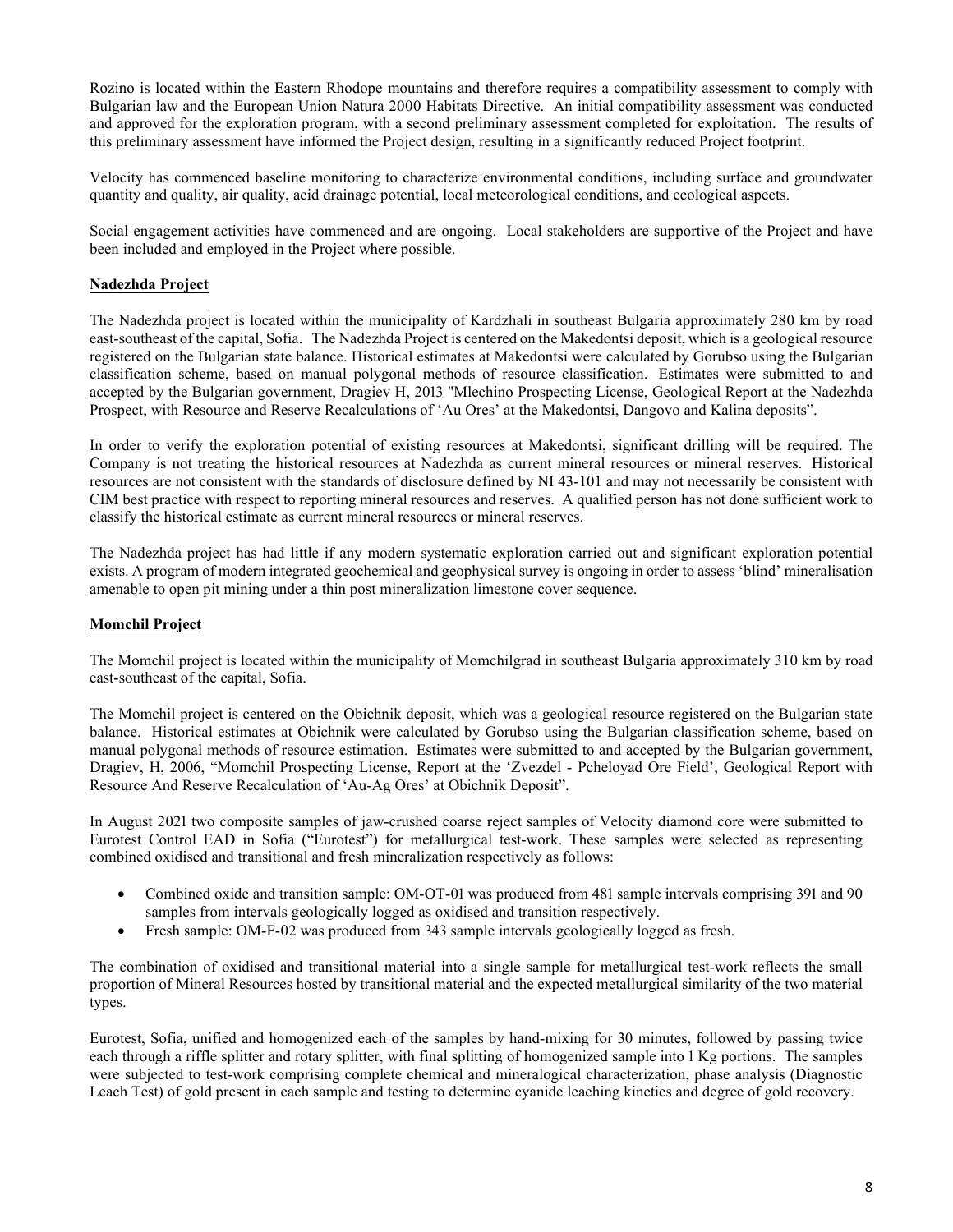Gold head grades were determined for each sample from the average of four fire assays. The test results, including agitated cyanide leaching under the conditions shown in Table 4 demonstrate that mineralization represented by the two composite samples is amenable to standard Carbon in Leach (CIL) processing, with estimated gold recoveries of around 95% and 96% for the oxide/transition and fresh samples respectively. The test-work does not indicate any processing factors or deleterious elements that could have a significant effect on potential economic extraction.

Metallurgical test work for Obichnik mineralization available in March 2021 and described in the March 2021 Report comprised preliminary metallurgical tests performed by Geoengineering summarised in a 2010 Commercial Discovery report. Details of this older test-work, which gave gold recoveries of 80.6% to 97.6% from floatation tests and 81.3% from cyanide leach tests respectively are unknown. The Updated Technical Report describes the 2021 Eurotest metallurgical test work and summarises the older test-work. The author of the Updated Technical Report regards the 2021 Eurotest analyses as a more reliable indication of potential metallurgical recoveries for processing of Durusu mineralization than the older results.

| CIL Test of Oxide / Transition Sample OM-OT-01<br>(Carbon-10kg/t, 80%-200mesh, NaCN-2g/l, 48h) |                                                                       |                                                                                             |                |               |  |  |  |
|------------------------------------------------------------------------------------------------|-----------------------------------------------------------------------|---------------------------------------------------------------------------------------------|----------------|---------------|--|--|--|
| Product                                                                                        | Agitation time<br>Au<br>Volume / Weight<br>ml/g<br>$mg/l$ , g/t<br>hr |                                                                                             |                |               |  |  |  |
| Sample                                                                                         | 0                                                                     | 1000                                                                                        | 1.42           |               |  |  |  |
| Input solution                                                                                 | $\theta$                                                              | 2000                                                                                        | $\Omega$       |               |  |  |  |
| Pregnant solution                                                                              | $\overline{2}$                                                        | 20.00                                                                                       | 0.16           | 21.83         |  |  |  |
| Carbon solution                                                                                | 48                                                                    | 20.00                                                                                       | < 0.02         |               |  |  |  |
| Dry residue                                                                                    | 48                                                                    | 950.00                                                                                      | 0.08           | 5.35          |  |  |  |
| Loaded carbon<br>10.00<br>48<br>132<br>92.96                                                   |                                                                       |                                                                                             |                |               |  |  |  |
|                                                                                                |                                                                       | Final recovery calculated relative to the dry residue                                       |                | 94.65         |  |  |  |
|                                                                                                |                                                                       |                                                                                             |                |               |  |  |  |
|                                                                                                |                                                                       | CIL Test of Fresh (sulphide) Sample OM-F-02<br>(Carbon-10kg/t, 80%-200mesh, NaCN-2g/l, 48h) |                |               |  |  |  |
| Product                                                                                        | <b>Agitation time</b>                                                 | Volume/Weight                                                                               | Au             | Recovery      |  |  |  |
|                                                                                                | hr                                                                    | ml, g                                                                                       | $mg/l$ , $g/t$ | $\frac{0}{0}$ |  |  |  |
| Sample                                                                                         | $\theta$                                                              | 1000                                                                                        | 1.22           |               |  |  |  |
| Input solution                                                                                 | $\mathbf{0}$                                                          | 2000                                                                                        | $\Omega$       |               |  |  |  |
| Pregnant solution                                                                              | $\overline{2}$                                                        | 20.00                                                                                       | 0.24           | 39.34         |  |  |  |
| Carbon solution                                                                                | 48                                                                    | 20.00                                                                                       | < 0.02         |               |  |  |  |
| Dry residue                                                                                    | 48                                                                    | 950.00                                                                                      | 0.05           | 4.06          |  |  |  |
| Loaded carbon                                                                                  | 48                                                                    | 10.00                                                                                       | 115            | 94.26         |  |  |  |
|                                                                                                | 95.94<br>Final recovery calculated relative to the dry residue        |                                                                                             |                |               |  |  |  |

# **Summary of agitated leach test results**

In December 2021, the Company disclosed a Mineral Resource estimate prepared under *National Instrument 43-101*. Highlights include a Mineral Resource estimate of 3.2 Mt @ 1.2 g/t gold for 123,000 ounces, at 0.3 g/t gold cut-off grade. Recoverable resources were estimated for the Durusu Zone at Obichnik using Multiple Indicator Kriging ("MIK") with block support adjustment, a method that has been demonstrated to provide reliable estimates of recoverable open pit resources in gold deposits of diverse geological styles. The resource estimates include a variance adjustment to give estimates of recoverable resources above gold cut off grades for selective mining unit ("SMU") dimensions of 5m east by 2m north by 2m in elevation. The variance adjustments were applied using the direct log-normal method.

The estimates are based on data from diamond drilling undertaken by Velocity since 2019 and includes drilling information available on the 10th of February 2021 comprising 37 holes for 6,820m. Velocity's diamond holes are inclined to the southwest at generally 50o at generally around 25m spacing along generally 50 m spaced traverses with rare closer spaced holes.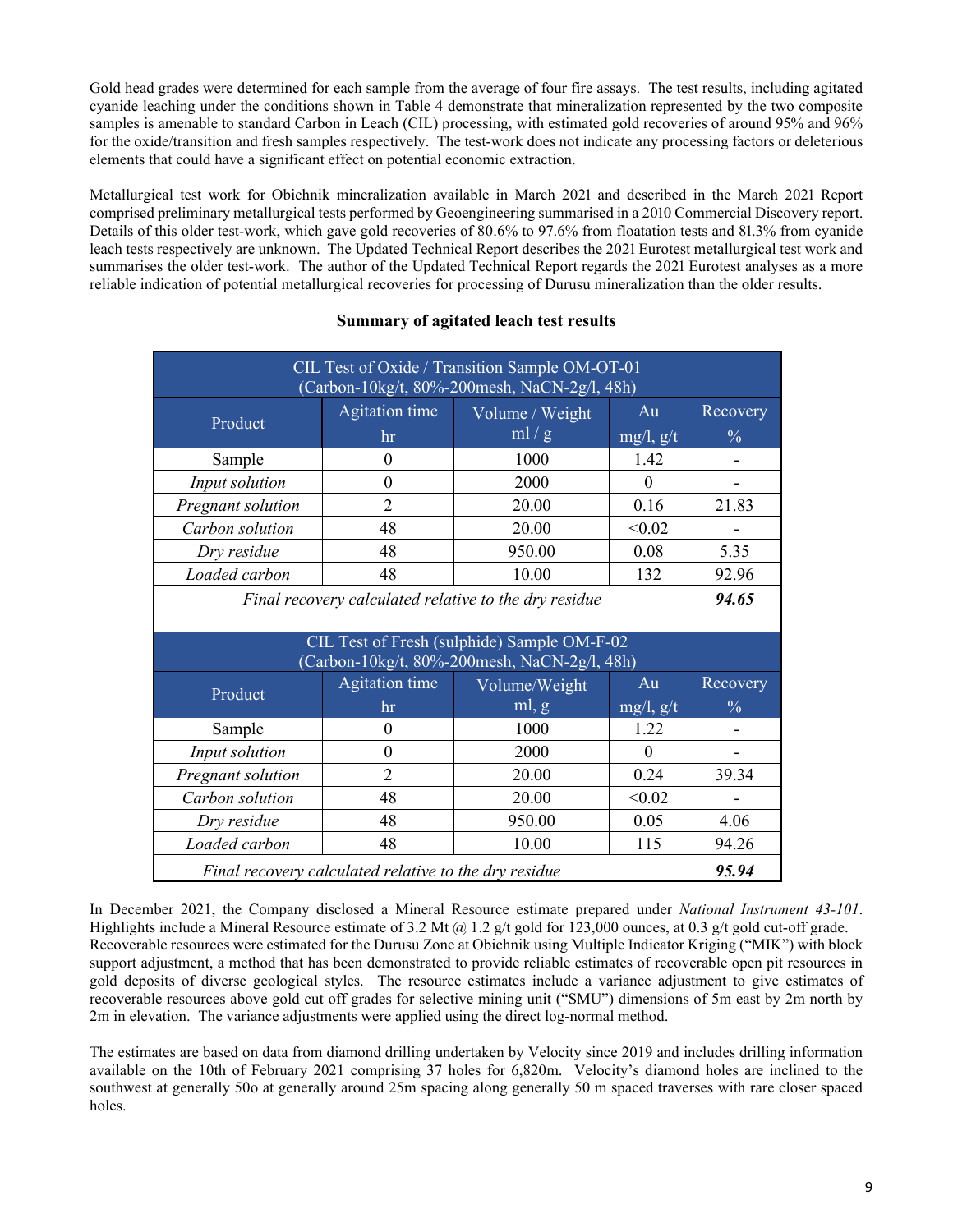Resource modelling incorporated two steeply northwest dipping mineralized domains interpreted from 2m down-hole composited gold grades and capturing intervals of greater than 0.1 g/t (Figure 1, Figure 2). The main, northern domain extends over approximately 380m of strike with an average width of around 80m. The subsidiary southern domain averages around 40m wide over 320m of strike. Mineralization is characterized as structurally controlled steep epithermal replacement of the volcanic host with a large envelope of alteration that forms part of a 2.5km by 1km wide intrusive related hydrothermal mineralizing system.

Model blocks are categorized by oxidation zone from triangulated surfaces representing the base of complete oxidation and top of fresh rock interpreted from geological logging of Velocity's diamond holes. Within the resource area the depth to the base of complete oxidation averages around 55m, with fresh rock occurring at an average depth of around 68m. Bulk densities of 2.30, 2.50 and 2.55 tonnes per cubic metre were assigned to completely oxidized, transitional and fresh material respectively on the basis of 30 immersion density measurements performed by Velocity on diamond drill core samples.

All class grades were for MIK modelling determined from bin mean grades with the exception of the upper bins, which were reviewed on a case by case basis for each mineralized domain/oxidation zone subset and bin grades selected on the basis of bin mean, or median with or without exclusion of high grade composites. This approach was adopted to reduce the impact of a small number of outlier composites.

Tables below show the Inferred Mineral Resource estimates for Durusu and the estimates by oxidation zone. The figures in these tables are rounded to reflect the precision of the estimates and include rounding errors. The Updated Technical Report reports Mineral Resources within an optimized pit shell generated with the parameters shown in a table below. These parameters were derived from recent metallurgical test-work performed on samples of Durusu mineralization as described below and the parameters used for generating the pit shell constraining Mineral Resource estimates for Velocity's Rozino deposit, for which evaluation is more advanced than Durusu. The gold price of \$US 1,500/oz was selected from the trailing five-year average gold price with appropriate rounding. These parameters generate a gold cut-off grade of 0.3 g/t for oxide, transitional and fresh mineralization and this cut-off was selected for Mineral Resource reporting.

The Updated Technical Report differs from the March 2021 Technical Report in that the Mineral Resources are reported from the February 2021 block model constrained within an optimal pit shell rather than being truncated at 180 m depth.

# **Durusu Inferred Mineral Resource estimates (1)**

| <b>Effective date of estimates: 6th December 2021</b> |                   |                |  |  |  |
|-------------------------------------------------------|-------------------|----------------|--|--|--|
| Cut off grade $0.3$ g/t Au                            |                   |                |  |  |  |
| <b>Tonnes</b> (Mt)                                    | Grade (Au $g/t$ ) | Metal (Au koz) |  |  |  |
|                                                       |                   |                |  |  |  |

(1) Mineral resources were estimated by Jonathon Abbott, a member of the Australian Institute of Geoscientists and employee of MPR Geological Consultants Pty Ltd of Perth, Australia. Mr. Abbott is a Qualified Person, as defined by National Instrument 43-101.

| <b>Effective date of estimates: 6th December 2021</b>                           |            |  |    |  |  |  |  |  |
|---------------------------------------------------------------------------------|------------|--|----|--|--|--|--|--|
| Cut off grade $0.3$ g/t Au                                                      |            |  |    |  |  |  |  |  |
| <b>Zone</b><br>Grade (Au $g/t$ )<br><b>Metal (Au koz)</b><br><b>Tonnes</b> (Mt) |            |  |    |  |  |  |  |  |
| Oxide                                                                           |            |  |    |  |  |  |  |  |
| Transition                                                                      | 0.4        |  | 17 |  |  |  |  |  |
| Fresh<br>0.9<br>32                                                              |            |  |    |  |  |  |  |  |
| <b>Total</b>                                                                    | 123<br>3.2 |  |    |  |  |  |  |  |

## **Mineral Resource estimates by oxidation zone**

### **Parameters Used to Generate Pit Shell to Constrain Mineral Resource Estimates**

| Gold price                        | \$US 1,500 per troy ounce                 |
|-----------------------------------|-------------------------------------------|
| Cost per tonne of material mined  | \$US 2.60 per tonne                       |
| Cost per tonne of material milled | \$US 11.75 per tonne                      |
| Metallurgical recovery            | Oxide and Transition 94.65%, Fresh 95.94% |
| Refining charge                   | \$US 1.44 per troy ounce                  |
| Wall angle                        | $45^\circ$                                |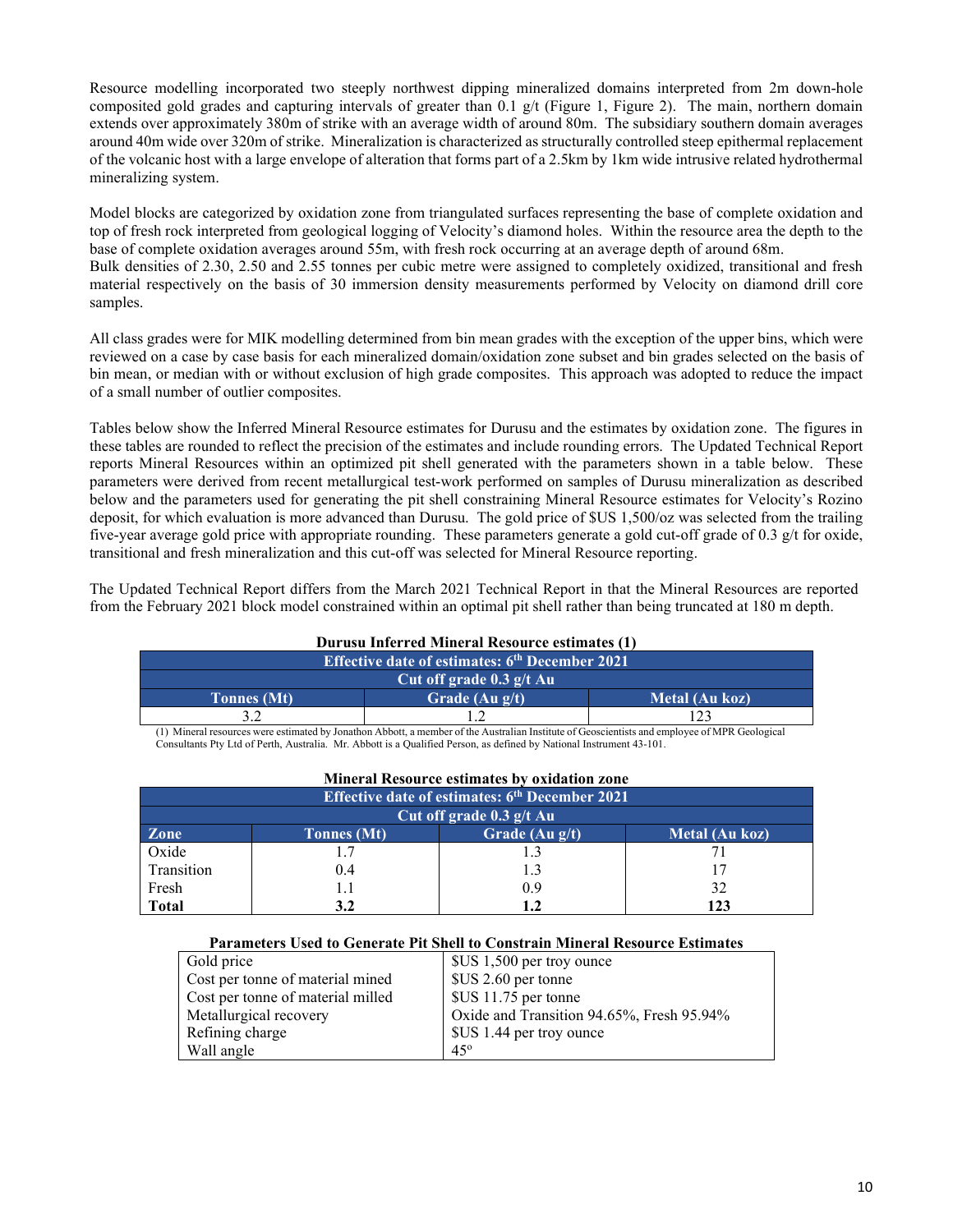On December 8, 2021, the Company filed a NI 43-101 Technical report on SEDAR entitled "NI 43-101 Technical Report Exploration and Mineral resource Estimation for the Obichnik Property, Republic of Bulgaria". The Updated Technical Report differs from the March 2021 Technical Report in that the Mineral Resources are reported from the February 2021 block model constrained within an optimal pit shell rather than being truncated at 180 m depth.

On June 23, 2021, the Company announced that it had delivered an option exercise notice to Gorubso for the Momchil property, which includes the Obichnik gold project. Following delivery of the Exercise notice, Velocity is deemed to have earned a 70% interest in the property and to be in joint venture with Gorubso for the further development of the property.

# **Iglika Project**

The Iglika project is located within the municipalities of Bolyarovo and Elhovo in southeast Bulgaria approximately 340 km by road east-southeast of the capital, Sofia.

Iglika is located in the westernmost portion of the prolific Tethyan belt that transects Bulgaria and hosts a number of epithermal gold and porphyry copper-gold mineral deposits and operating mines. The property is considered to be under-explored, located in a highly prospective precious and base metal mineral belt. Iglika has potential for both epithermal gold, skarn gold, porphyry copper and porphyry copper – gold deposits.

## **Quality Assurance and Quality Control**

The work programs in Bulgaria are designed and supervised by Daniel Marinov, MAIG RPGeo, the Company's Vice President Operations .who is responsible for all aspects of the work, including the quality control/quality assurance program. On-site personnel at the project rigorously collect and track samples which are then security sealed and shipped to either ALS Global laboratory in Romania or Eurotest laboratory in Bulgaria for sample preparation and subsequent analysis.

For the purposes of Mineral Resource estimation samples are prepared and analyzed by fire assay using a 30-gram charge in compliance with industry standards at ALS' Romanian laboratory. Where necessary a sample split of the milled material is shipped to ALS' Irish laboratory for multi-element analysis using an inductively coupled Mass Spectrometer. Field duplicate samples, blanks and independent controlled reference material (standards) are added to every batch.

Geochemical survey samples are collected for shipment together with 10% blank samples and 10% field duplicates for low temperature drying prior to an appropriate weighted sample being sent to either ALS laboratories in Ireland for Aqua Regia digest and ICP-MS finish to determine gold plus 39 multi-elements or Eurotest laboratories in Bulgaria for 50g FA gold plus 0.5g Aqua Regia digest ICP-AES finish 35 element-elements.

Geophysical surveys are carried out by geophysical consultants using up-to-date technologies, with the results checked by a third-party independent geophysicist for quality control. Raw data is processed and corrected and the results are interpreted by 2 independent groups of geophysicists under the direction of Company staff.

## **Qualified Person**

Daniel Marinov, MAIG RPGeo, the Company's Vice President Operations and a Qualified Person as defined by National Instrument 43-101, has approved the scientific and technical information concerning the Company discussed in this MDA. Mr. Marinov is not independent of the Company as he is a shareholder and holds incentive stock options.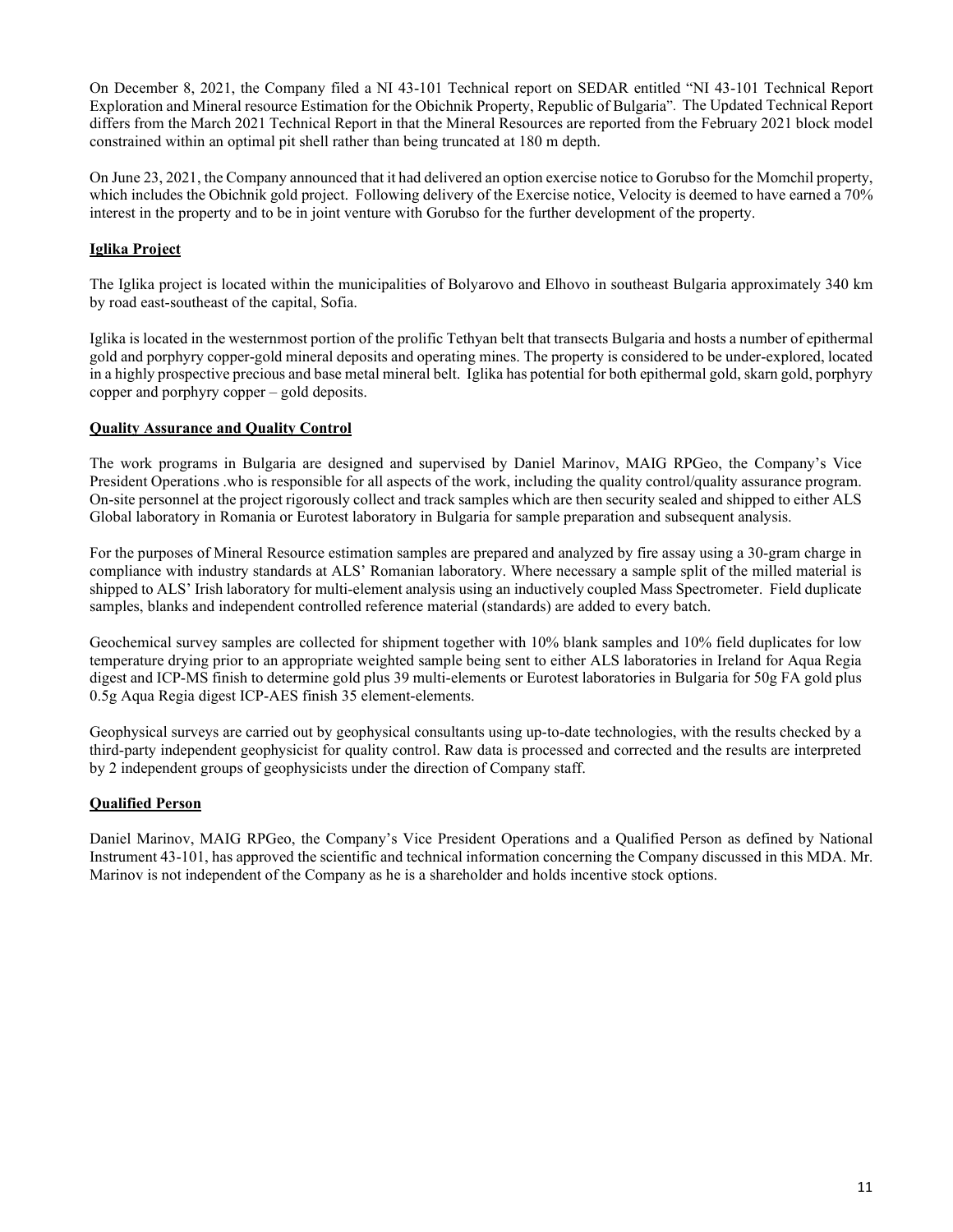# **Exploration and evaluation assets**

As at December 31, 2021, the Company had a balance of exploration and evaluation assets of \$23,203,534 (December 31, 2020 - \$17,901,671) which is further detailed in the table below:

|                                   | Tintyava   | <b>Nadezhda</b> | Momchil   | <b>Iglika</b> | <b>Total</b> |
|-----------------------------------|------------|-----------------|-----------|---------------|--------------|
|                                   | \$         | \$              | \$        | \$            | \$           |
| <b>Acquisition costs</b>          |            |                 |           |               |              |
| Balance, December 31, 2020        | 2,040,270  | 1,384           | 1,384     | 106,952       | 2,149,990    |
| Additions – legal and claim fees  | 57,487     | 5,251           |           | 39,180        | 101,918      |
| Balance, December 31, 2021        | 2,097,757  | 6,635           | 1,384     | 146,132       | 2,251,908    |
| <b>Exploration and evaluation</b> |            |                 |           |               |              |
| Balance, December 31, 2020        | 9,997,944  | 402,984         | 4,690,197 | 660,556       | 15,751,681   |
| Community relations               | 18,129     |                 |           | 24,610        | 42,739       |
| Drilling and assays               | 1,951,090  | 131,903         | 469,382   | 4,926         | 2,557,301    |
| Feasibility study                 | 79,865     | 12,684          | 27,931    |               | 120,480      |
| Field and vehicles                | 281,409    | 15,646          | 45,003    | 96,619        | 438,677      |
| Geological                        | 247,645    | 32,148          | 73,662    | 308,675       | 662,131      |
| Geochemistry                      | 61,949     |                 | 20,296    | 67,367        | 149,612      |
| Geophysics                        | 1,740      |                 |           | 101,043       | 102,783      |
| Reclamation                       | 46,782     |                 |           |               | 46,782       |
| Salaries                          | 595,750    | 59,368          | 135,751   | 173,056       | 963,925      |
| Share-based compensation          | 25,305     | 632             | 632       | 88,946        | 115,515      |
|                                   | 3,309,664  | 252,381         | 772,657   | 865,243       | 5,199,945    |
| Balance, December 31, 2021        | 13,307,608 | 655,365         | 5,462,854 | 1,525,799     | 20,951,626   |
| Balance, December 31, 2021        | 15,405,365 | 662,000         | 5,464,238 | 1,671,931     | 23,203,534   |

# **SELECTED ANNUAL INFORMATION**

The following selected financial data have been prepared in accordance with IFRS unless otherwise noted and should be read in conjunction with the Company's financial statements. The following table sets forth selected annual financial information appears below.

| <b>Financial Year Ended</b>                                                         | <b>December 31, 2021</b> | December 31, 2020 | <b>December 31, 2019</b> |
|-------------------------------------------------------------------------------------|--------------------------|-------------------|--------------------------|
| Loss and comprehensive loss for the year<br>attributed to owners of the Company     | $(\$2,489,966)$          | $(\$2,065,739)$   | $(\$2,536,026)$          |
| Loss and comprehensive loss for the year<br>attributed to non-controlling interests | (\$17,641)               | (\$172,728)       | $(\$72,846)$             |
| Exploration and evaluation assets                                                   | \$23,203,534             | \$17,901,671      | \$10,605,352             |
| Total assets                                                                        | \$28,480,992             | \$29,010,729      | \$14,025,180             |
| Working capital                                                                     | \$4,603,609              | \$10,028,215      | \$2,496,894              |
| Net loss per share                                                                  | (\$0.02)                 | $(\$0.02)$        | $(\$0.03)$               |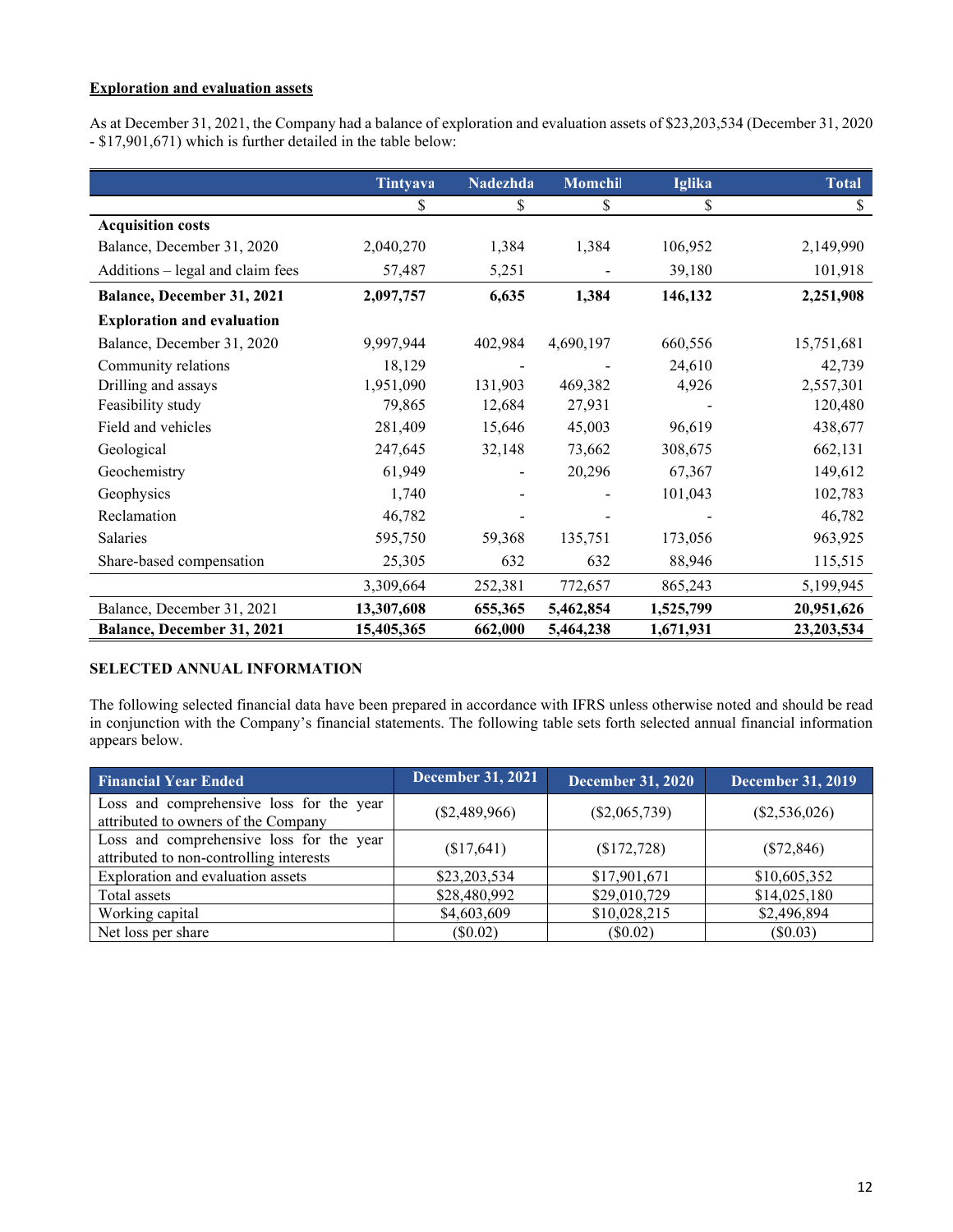### **RESULTS FROM OPERATIONS**

### *Year ended December 31, 2021 and 2020*

During the year ended December 31, 2021 the Company reported net loss for the period of \$2,507,607, of which \$2,489,966 attributed to the owners of the Company and \$17,641 to the non-controlling interest, compared to a net loss of \$2,238,467, of which \$2,065,739 attributed to the owners of the Company and \$172,728 to the non-controlling interest. Loss per share was \$0.02 and \$0.02 for the year ended December 31, 2021 and 2020 respectively.

The Company's operating expenses were \$2,177,970 for the year ended December 31, 2021 compared to \$1,662,311 for the year ended December 31, 2020. An analysis of the significant variances follows:

- Salaries increased to \$859,118 in 2021 compared to \$627,361 in 2020 as certain executives voluntarily decreased their salaries in Q2 2020 amid the uncertainty around COVID-19 pandemic, as well as bonus payment in 2021 and an increase in time of personnel engaged with administration activities in Bulgaria.
- Property investigation expense was \$246,079 in 2021 vs \$100,093 in 2020, as the Company continued expanding its activities on investigating new properties to add to its portfolio.
- Professional fees incurred during 2021 were \$399,772 compared to \$314,394 in 2020 primarily due to fees incurred in respect of various regulatory filings and compliance activities in Bulgaria, including an increased need of accounting and auditing services for the Bulgarian subsidiaries.
- Office and general expense was \$188,428 in 2021 vs \$143,185 in 2020, due to the Vancouver office relocation, and increased IT support and maintenance costs and general administrative expenses in Bulgaria.
- Travel expense was \$71,802 in 2021 vs \$32,539 in 2020, driven by increase in both overseas travel as well as incountry travel in Bulgaria for executive meetings and collaborations.

The increase in these expenses was partially offset by a decrease in Investor relations expense in 2021 compared to 2020 (\$120,893 in 2021 vs \$182,758 in 2020) driven by a decrease in consulting fees related to investors outreach program in Europe, as well as the Company attending less conferences and road shows in 2021.

The Company recorded net other expense of \$329,637 in 2021 compared to net other expenses of \$579,156 in 2020, a decrease in net other expense of \$246,519, primarily driven by the following variances:

- Interest expense on convertible debenture of \$100,536 and accretion expense of \$49,294 in 2021 as compared to \$432,991 and \$206,656 in 2020 respectively due to the shorter time period the convertible debenture was outstanding in 2021. The convertible debenture principal and accrued interest were converted to shares effective March 26, 2021.
- Foreign exchange loss of \$140,720 in 2021 compared to a foreign exchange gain of \$51,800 in 2020. The increase in foreign exchange loss was due to changes of the Bulgarian lev in respect to the Canadian dollar as at December 31, 2021 and 2021, as well as changes in monetary assets and liabilities.

## **FOURTH QUARTER**

The Company had a net loss of \$678,401 for the quarter ended December 31, 2021 ("Q4 2021") compared to a net loss of \$662,085 for the quarter ended December 31, 2020 ("Q4 2020"). The slight increase in net loss in Q4 2021 was primarily driven by an increase in operating expenses in Q4 2021 to \$594,476 from \$331,834 in Q4 2020, which increase was almost fully offset by a decrease in net other expenses to \$83,925in Q4 2021 from \$330,215 in Q4 2020.

The reasons for the increase in operating expenses in Q4 2021 is consistent with the reasons discussed for the full year 2021. The most significant expenses in Q4 2021 were salaries, directors' fees, benefits of \$245,959 and professional fees of \$118,205.

The reasons for the decrease in net other expenses in Q4 2021 is consistent with the reasons discussed for the full year 2021 – primarily a decrease in accretion expense and interest expense in Q4 2021 compared to Q4 2020 due to the convertible debenture being converted on March 26, 2021 and not outstanding in Q4 2021.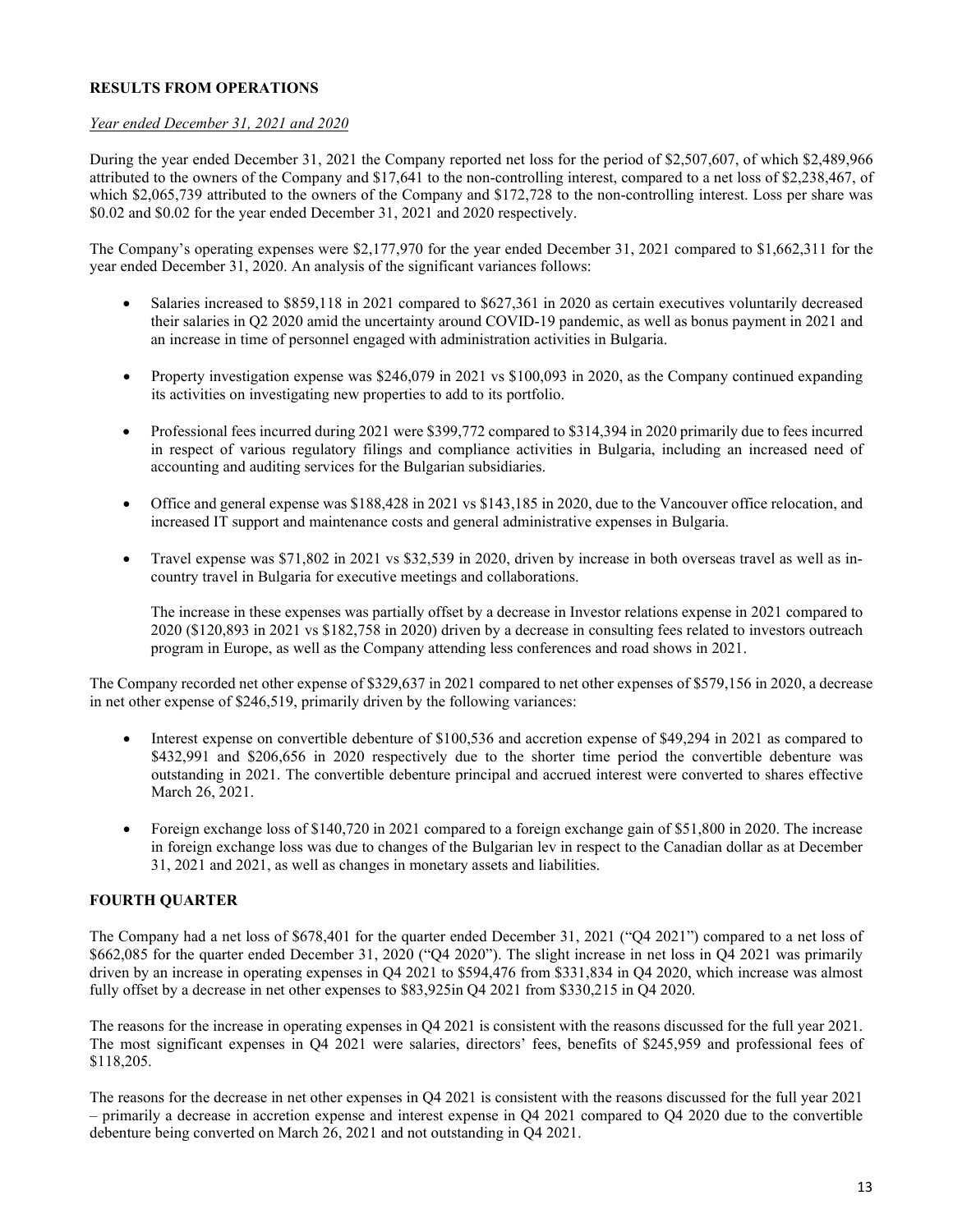## **SUMMARY OF QUARTERLY RESULTS**

The following selected financial data have been prepared in accordance with IFRS and should be read in conjunction with the Company's consolidated financial statements. The following is a summary of selected financial data for the Company for its eight completed financial quarters ended December 31, 2021.

| <b>Quarter Ended</b><br><b>Amounts in \$'000</b><br>(except EPS) | Dec. 31,<br>2021 | <b>Sept. 30,</b><br>2021 | June 30,<br>2021 | Mar. 31,<br>2021 | Dec. 31,<br>2020 | Sept. 30,<br>2020 | <b>June 30,</b><br>2020 | Mar. 31,<br>2020 |
|------------------------------------------------------------------|------------------|--------------------------|------------------|------------------|------------------|-------------------|-------------------------|------------------|
| Net income (loss)                                                | (678)            | (584)                    | (571)            | (674)            | (662)            | (585)             | (650)                   | (341)            |
| Earnings (loss) per share<br>- basic and diluted                 | 0.00             | 0.00                     | 0.00             | 0.00             | (0.01)           | (0.01)            | (0.01)                  | 0.00             |
| Total assets                                                     | 28.481           | 28,744                   | 29.174           | 29.935           | 29,011           | 20,510            | 19.800                  | 20,290           |
| Working capital                                                  | 4.604            | 5.304                    | 6.500            | 8.687            | 10,028           | 3.643             | 4.403                   | 6,184            |

The changes in the Company's financial results on a quarter-by-quarter basis are due primarily to fluctuations in the level of activity of Company's exploration programs and administration. Total assets and working capital will fluctuate based on any debt or equity issuances, with working capital being decreasing based on the predominantly on exploration activities. The Company is a mineral exploration company and does not earn any revenue.

# **FINANCIAL POSITION, LIQUIDITY AND CAPITAL RESOURCES**

The Company has been historically financing its operations through the issuance of shares or debt. There can be no assurance that the Company will be able to obtain adequate financing in the future or that the terms of such financing will be favorable. If adequate financing is not available when required, the Company may be required to delay, scale back or eliminate various programs and may be unable to continue in operation. The Company may seek such additional financing through debt or equity offerings, but there can be no assurance that such financing will be available on terms acceptable to the Company or at all. Any equity offering could result in dilution to the ownership interests of the Company's shareholders and may result in dilution to the value of such interests.

The Company's future revenues, if any, are expected to be in large part derived from the development of its mineral properties for the mining of certain minerals, particularly gold, or interests related thereto. The economics of developing and producing resource properties are affected by many factors including the cost of operations, variations in the grade of ore discovered or mined and the price of the metals produced. Depending on metal prices, the Company may determine that it is impractical to continue development of its mineral properties or to pursue commercial production.

Gold prices are affected by factors that include anticipated changes in international investment patterns and monetary systems, economic growth rates, political developments and shifts in supply and demand. Gold prices remain moderate to strong for the foreseeable future.

The financial statements have been prepared on a going concern basis which assumes that the Company will be able to realize its assets and discharge its liabilities in the normal course of business for the foreseeable future. The continuing operations of the Company are dependent upon its ability to continue to raise adequate financing and to commence profitable operations in the future.

|                       | December 31, 2021 | December 31, $2020$ |
|-----------------------|-------------------|---------------------|
| Working capital $(1)$ | \$4.603.609       | \$10,028,215        |
| Deficit               | (S18, 473, 479)   | (S15.983.513)       |

 $(1)$  Including restricted cash of \$61,592.

Net cash used in operating activities during 2021 was \$2,328,251 (2020 – \$1,754,285).

Net cash provided by financing activities during the year ended December 31, 2021 was \$1,902,454 (2020 - \$16,167,262). This included cash contributions of \$1,111,289 (2020 - \$1,053,156) by the Company's joint venture partner for Tintyava's exploration program.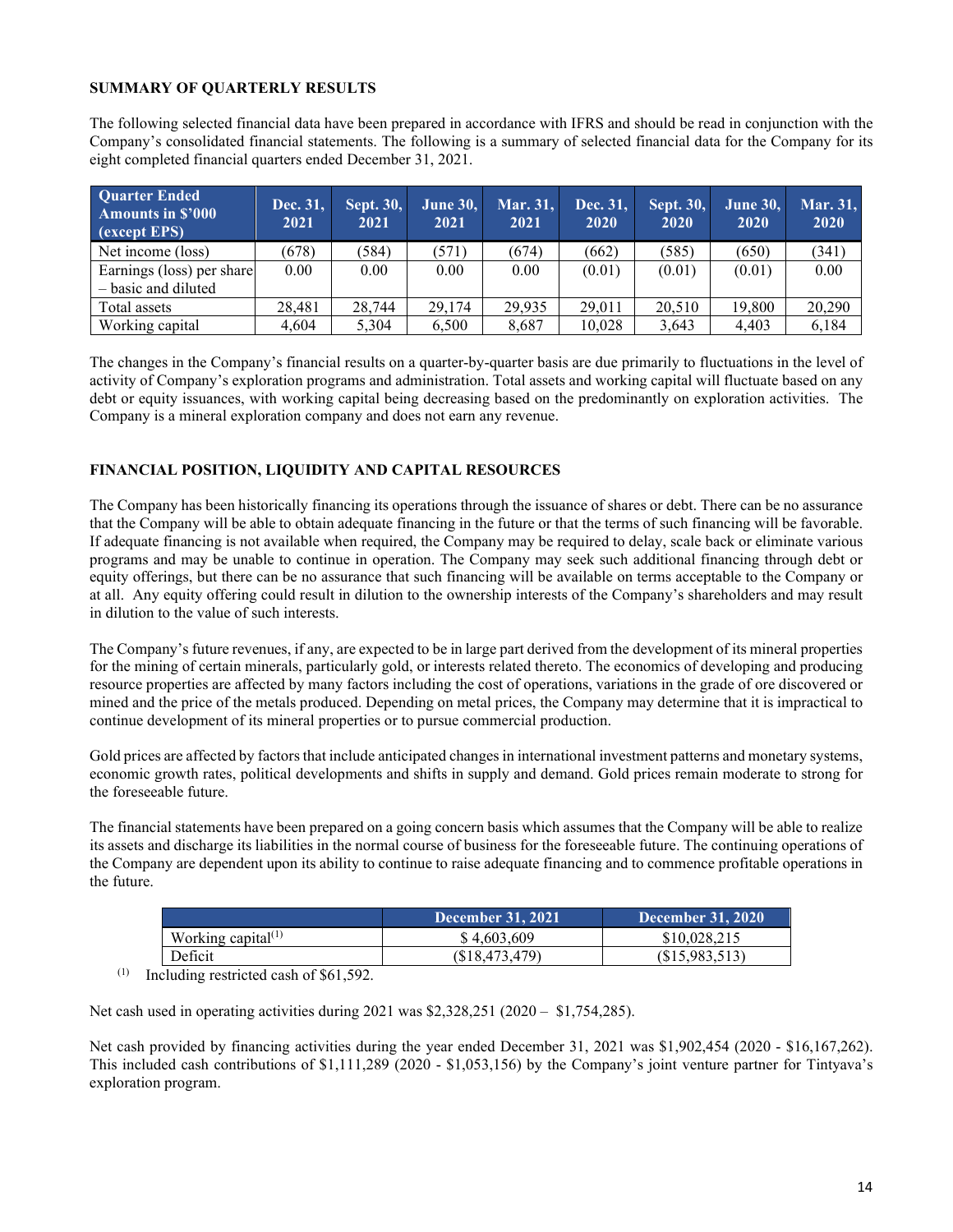Net cash used in investing activities during the year ended December 31, 2021 was \$5,441,462 (2020 - \$7,086,575). This included cash used for exploration and evaluation assets of  $$5,405,872$  for  $2021$  ( $2020 - $7,005,767$ ).

## **Financings during the year ended December 31, 2021 and up to April 22, 2022**

*Shares issued for interest on convertible debenture and conversion of convertible debenture:* 

On March 26, 2021, Convertible Debentures in the aggregate principal of \$5,094,000 and accrued interest of \$208,782 for a total debt of \$5,302,782 were converted 21,211,136 common shares of the Company.

### *Shares issued pursuant to exercise of warrants and options:*

During the year ended December 31, 2021, the Company issued 775,000 common shares pursuant to stock option exercises for aggregate gross proceeds of \$221,500. In addition, the Company issued 2,918,768 shares for gross proceeds of \$625,965 pursuant to warrants exercises.

### **Use of Proceeds**

On November 24, 2020, the Company announced the completion of a strategic investment of \$6.697 million and concurrent private placement of \$0.25 million and \$2 million exercise of pre-existing participation rights for aggregate gross proceeds of \$8.947 million, and the expected use thereof to advance the Company's Rozino project and other exploration properties, and for general working capital purposes. Since the closing of the November 2020 private placements, the Company has used the proceeds therefrom (approximately \$8.9 million) and working capital that was previously available (approximately \$3.7 million) on the Rozino project (approximately \$4.2 million), other exploration projects (approximately \$3.4 million) and general working capital, including recoveries from partners (approximately \$0.4 million).

### **Capital Management**

The Company defines capital that it manages as shareholders' equity, consisting of issued common shares, stock options and warrants included in reserve, and subscriptions receivable.

The Company manages its capital structure and adjusts it, based on the funds available to the Company, in order to support the acquisition, exploration and development of exploration and evaluation assets. The Board of Directors does not establish quantitative return on capital criteria for management, but rather relies on the expertise of the Company's management to sustain future development of the business.

The property in which the Company currently has an interest is in the exploration stage; as such the Company has historically relied on the equity markets to fund its activities. The Company will continue to assess new properties and seek to acquire an interest in additional properties if it feels there is sufficient economic potential and if it has adequate financial resources to do so.

Management reviews its capital management approach on an ongoing basis and believes that this approach, given the relative size of the Company, is reasonable. The Company is not subject to externally imposed capital restrictions. There we no changes to the Company's approach to capital management during the year ended December 31, 2021.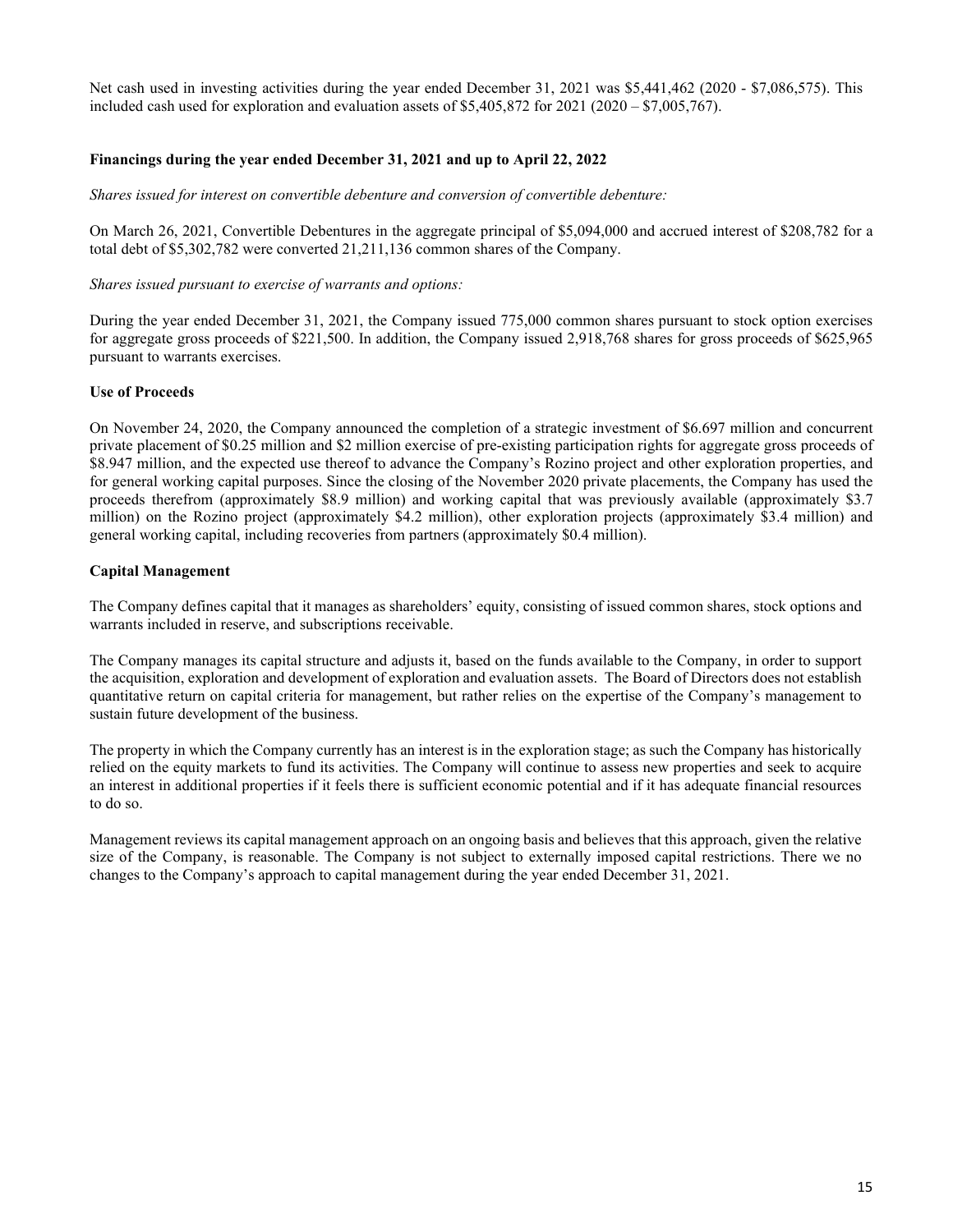## **RELATED PARTY TRANSACTIONS**

Key management personnel include those persons having authority and responsibility for planning, directing and controlling the activities of the Company. The Company has determined that key management personnel consist of executive and nonexecutive members of the Company's Board of Directors and corporate officers. Key management personnel compensation for the year ended December 31, 2021 and 2020 was as follows:

|                                                     | <b>December 31, 2021</b> |    | <b>December 31, 2020</b> |
|-----------------------------------------------------|--------------------------|----|--------------------------|
| Directors' fees                                     |                          |    |                          |
| Compensation Committee Chair and Director           | \$<br>24,000             | \$ | 20,000                   |
| Audit Committee Chair and Director                  | 24,000                   |    | 22,067                   |
| Director                                            |                          |    |                          |
| Salaries and bonuses for management services        |                          |    |                          |
| Director, President and CEO                         | \$<br>327,750            | \$ | 285,000                  |
| <b>CFO</b>                                          | 73,872                   |    | 45,600                   |
| VP Corporate Communications <sup>(1)</sup>          | 124,200                  |    | 107,880                  |
| Consulting fees and bonuses for management services |                          |    |                          |
| Former CFO                                          |                          |    | 4,000                    |
| Director and VP – Operations                        | \$<br>269,000            | \$ | 250,000                  |
| $VP$ – Exploration                                  | 201.799                  |    | 237,120                  |
| Corporate secretary <sup>(2)</sup>                  |                          |    | 16,800                   |
|                                                     | \$<br>1,044,621          | S  | 988,467                  |

(1) 2020 amount includes consulting fees of \$22,380

(2) Not considered key management in 2021

For the year ended December 31, 2021, the Company recorded a total share-based compensation of \$114,831 (2020 - \$155,485), related to stock options granted during the period and vesting of stock options previously granted to key management personnel. As at December 31, 2021, the Company had \$21,490 included in trade and other payables due to key management personnel (2020 - \$21,885). No post-employment benefits, termination benefits, or other long-term benefits were paid to or recorded for key management personnel during the years ended December 31, 2021 and 2020.

Consulting fees of \$342,673 are included in exploration and evaluation assets for the year ended December 31, 2021 (2020 - \$411,808), and \$128,126 are included in Project investigation costs (2020 - \$75,312).

# **CRITICAL ACCOUNTING POLICIES AND ESTIMATES**

The preparation of the Company's consolidated financial statements in conformity with IFRS requires management to make judgments, estimates and assumptions that affect the reported amounts of assets, liabilities and contingent liabilities at the date of the consolidated financial statements and reported amounts of revenues and expenses during the reporting period. Estimates and assumptions are continuously evaluated and are based on management's experience and other factors, including expectations of future events that are believed to be reasonable under the circumstances. However, actual outcomes can differ from these estimates.

Areas requiring a significant degree of estimation and judgment relate to the recoverability of the carrying value of exploration and evaluation assets, determining whether an acquisition is a business combination or an assets acquisition, fair value measurements for financial instruments and share-based compensation and other equity-based payments, the recognition and valuation of provisions for restoration and environmental liabilities, and the recoverability and measurement of deferred tax assets and liabilities. Actual results may differ from those estimates and judgments.

## **CHANGES IN ACCOUNTING POLICIES INCLUDING INITIAL ADOPTION**

None.

## **OFF-BALANCE SHEET ARRANGEMENTS**

The Company has not entered into any off-balance sheet financing arrangements.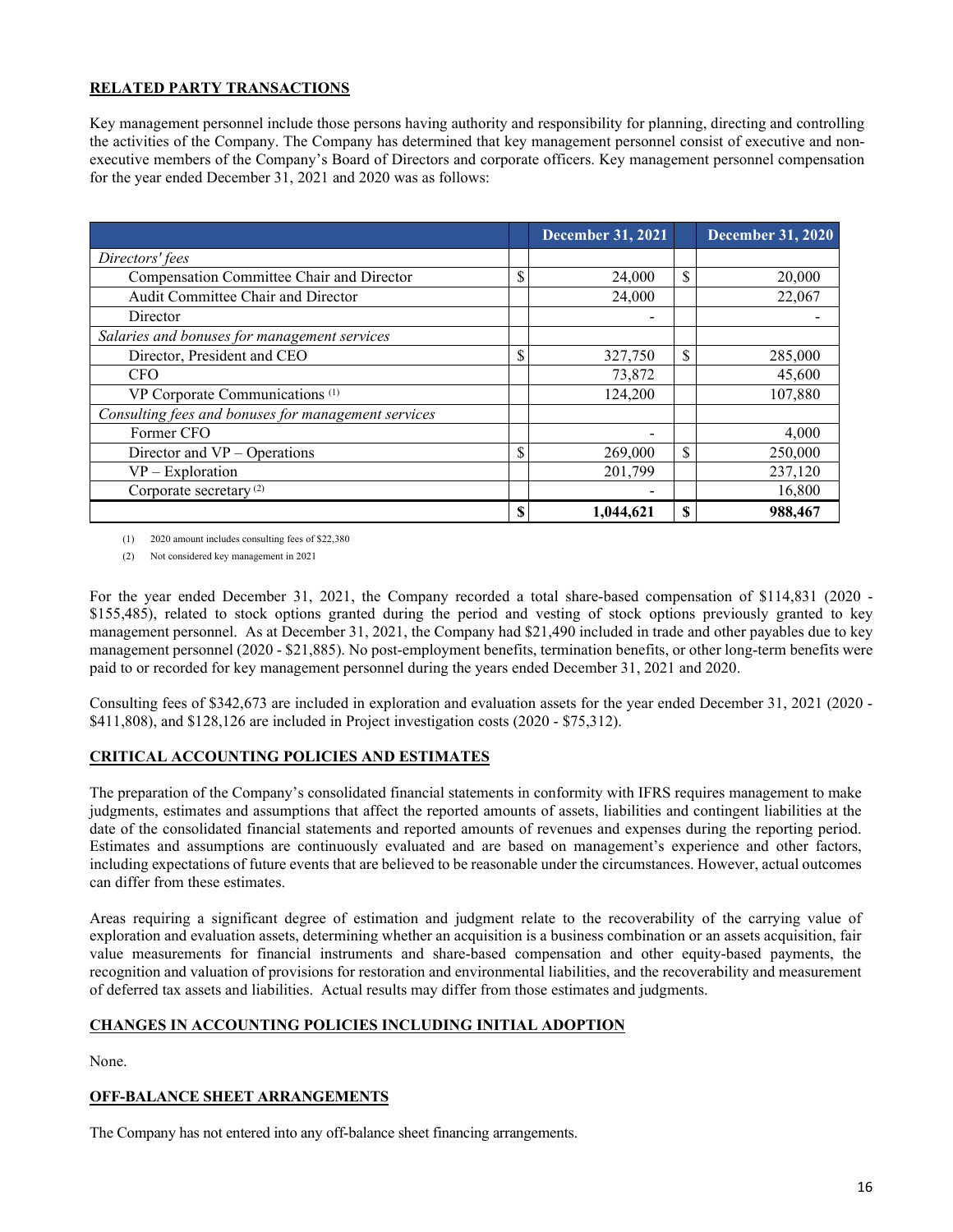### **PROPOSED TRANSACTIONS**

Currently the Company is not a party to any material proceedings. The Company continually evaluates new opportunities, including new properties by staking, acquisition or joint venture, and corporate consolidation or merger opportunities.

### **FINANCIAL INSTRUMENTS AND RISK MANAGEMENT**

The Company's financial instruments consist of cash and cash equivalents, receivables, trade and other payables, lease liability, and convertible debenture.

As at December 31, 2021, the carrying values of receivables and trade and other payables approximate their fair values due to their short terms to maturity. The Company's cash and cash equivalents, under the fair value hierarchy is based on level 1 quoted prices in active markets for identical assets or liabilities.

The Company's financial instruments are exposed to certain financial risks including, credit risk, currency risks, liquidity risk, interest rate risk and capital risk management. Details of each risk are laid out in the notes to the Company's annual audited financial statements. Management has determined that these risks, individually and in aggregate, are immaterial to the Company.

## **OUTSTANDING SHARE DATA**

|                                      | April 22, 2022 \ | <b>December 31, 2021</b> |
|--------------------------------------|------------------|--------------------------|
| Common shares issued and outstanding | 160,278,919      | 160,278,919              |
| Stock options outstanding            | 5.154,000        | 6,654,000                |
| Warrants outstanding                 |                  | 9,300,000                |
| <b>Total</b>                         | 165,432,919      | 176,232,919              |

Subsequent to December 31, 2021, 9,300,000 warrants exercisable at \$0.25 per warrant and 1,500,000 stock options exercisable at \$0.34 expired unexercised.

### **RISKS AND UNCERTAINTIES**

The Company is subject to a number of significant risks due to the nature of its business and the present stage of its business development. Only those persons who can bear risk of the entire loss of their investment should invest in the Company's Common Shares, convertible debentures, warrants, options or other securities.

The Company's failure to successfully address such risks and uncertainties could have a material adverse effect on its business, financial condition and/or results of operations, and the future trading price of its Common Shares may decline and investors may lose all or part of their investment. The Company cannot give assurance that it will successfully address these risks or other unknown risks that may affect its business. Estimates of mineral resources and mineral reserves are inherently forward-looking statements subject to error. Although mineral resource and mineral reserve estimates require a high degree of assurance in the underlying data when the estimates are made, unforeseen events and uncontrollable factors can have significant adverse or positive impacts on the estimates. Actual results will inherently differ from estimates. The unforeseen events and uncontrollable factors include: geologic uncertainties including inherent sample variability, metal price fluctuations, variations in mining and processing parameters, and adverse changes in environmental or mining laws and regulations. The timing and effects of variances from estimated values cannot be accurately predicted.

Below is a brief summary of some of the Company's risks and uncertainties. These risk factors are not an exhaustive list of all risk factors associated with an investment in the Common Shares of the Company or in connection with the Company's operations.

### **Mineral Exploration and Development**

The exploration and development of minerals is highly speculative in nature and involves a high degree of financial and other risks over a significant period of time, which even a combination of careful evaluation, experience and knowledge may not eliminate.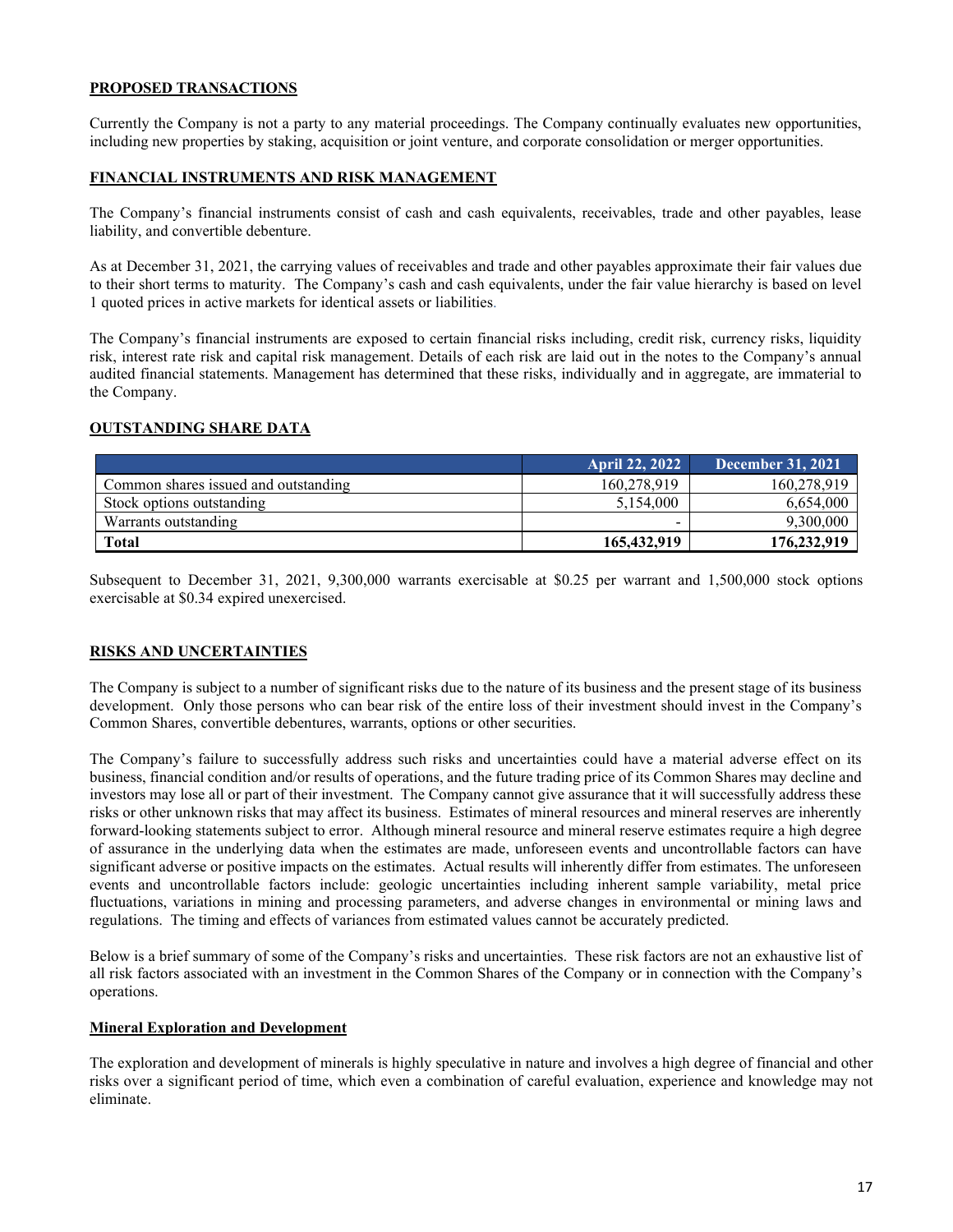The Company has completed a Pre-Feasibility Study for its Rozino Project, and the Nadezhda, Momchil and Iglika properties are currently in the early exploration stage. While discovery of a mineral deposit may result in significant rewards, few properties which are explored are ultimately developed into producing mines. Whether a mineral deposit will be commercially viable depends on a number of factors, including the particular attributes of the deposit, financing costs, the cyclical nature of commodity prices, and government regulations (including those related to prices, taxes, currency controls, royalties, land tenure, land use, importing and exporting of mineral products, and environmental protection). The effect of these factors or a combination thereof, cannot be accurately predicted but could have an adverse impact on the Company. The Company's operations are also subject to all of the hazards and risks normally encountered in mineral exploration and development. These risks include unusual and unexpected geological formations, seismic activity, rock bursts, cave-ins, water inflows and other conditions involved in the drilling and removal of material, environmental hazards, industrial accidents, periodic interruptions due to adverse weather conditions, labour disputes, political unrest and theft. The occurrence of any of the foregoing could result in damage to, or destruction of, mineral properties or interests, production facilities, personal injury, damage to life or property, environmental damage, delays or interruption of operations, increases in costs, monetary losses, legal liability and adverse government action.

## **Financing Risks**

The Company has limited financial resources and there is no assurance that sufficient additional funding will be available to enable it to fulfill the Company's existing obligations or for further exploration and development on acceptable terms or at all. The Company does not generate revenue or cash flow and there can be no assurance that the Company will be able to obtain sufficient financing in the future on terms acceptable to it. The ability of the Company to arrange additional financing in the future will depend, in part, on prevailing capital market conditions as well as the business performance of the Company. The most likely source of future financing presently available to the Company is through the sale of additional Common Shares, which would mean that each existing shareholder would own a smaller percentage of the Common Shares then outstanding. Also, the Company may issue or grant warrants or options in the future pursuant to which additional Common Shares may be issued. Exercise of such warrants or options will result in dilution of equity ownership to the Company's existing shareholders. Failure to obtain additional funding on a timely basis could result in delay or indefinite postponement of further exploration and development and could cause the Company to forfeit its interests in its mineral resource properties or to reduce or terminate its operations.

## **Uncertainty in the Estimation of Mineral Resources and Reserves**

The Company has delineated mineral resources at the Rozino Project and has published mineral resource estimates, in accordance with NI 43-101 in the Rozino Technical Report, which is available on SEDAR and the Company's website.

Mineral resources and reserves are estimates only and no assurance can be given that the anticipated tonnages and grades will be achieved or that assumptions on recovery will be realized. Investors are cautioned not to assume that any part or all of those mineral deposits classified as a mineral resource will ever be converted into mineral reserves or that mineral resources or mineral reserves will be mined at the anticipated tonnages and grades. Estimation is a subjective process, and the accuracy of any mineral resource or mineral reserve estimate is a function of the quantity and quality of available data and of the assumptions made and judgments used in engineering and geological interpretation. Further, the resource estimates are classified as "inferred mineral resources". Inferred mineral resources have a lower level of confidence than that applying to an indicated mineral resource and must not be converted to a mineral reserve. If the Company's actual mineral resources or mineral reserves are less than current estimates or if the Company fails to develop its resource and reserve base through the realization of identified mineralized potential, its results of operations or financial condition may be materially and adversely affected.

## **Price of Gold**

The ability of the Company to develop its mineral resource properties will be significantly affected by changes in the market price of gold. The price of gold is affected by numerous factors beyond the Company's control. The level of interest rates, the rate of inflation, the world supply of and demand for gold, as well as the stability of currency exchange rates can all cause fluctuations in price. Such external economic factors are influenced by changes in international investment patterns and monetary systems as well as various political developments. A drop in the price of gold would adversely impact the Company's future prospects. The price of gold has historically fluctuated widely, and future price declines could cause the development of (and any future commercial production from) the Company's properties to be impracticable. In addition, sustained low gold prices could result in a halt or delay the exploration and development of the Company's properties; and reduce the potential for financings required for further exploration and development activities. These developments could have a material adverse impact on the Company's financial performance and results of operations.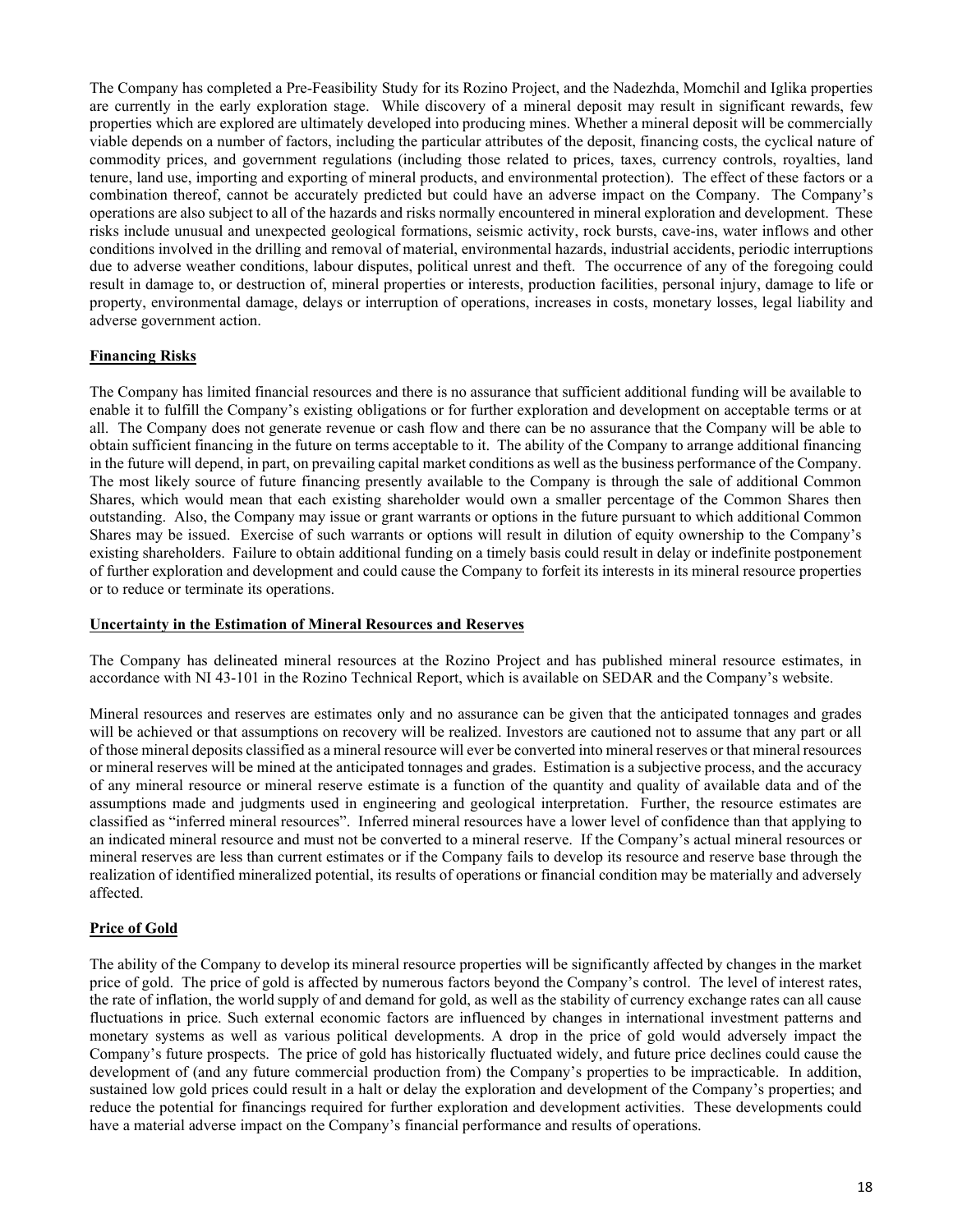## **Potential Profitability and Factors Beyond the Control of the Company**

The potential profitability of mineral properties is dependent upon many factors beyond the Company's control. For instance, world prices of and markets for gold are unpredictable, highly volatile, potentially subject to governmental fixing, pegging and/or controls and respond to changes in domestic, international, political, social and economic environments. Profitability also depends on the costs of operations, including costs of labour, equipment, electricity, environmental compliance or other production inputs. Such costs may fluctuate in ways the Company cannot predict and are beyond the Company's control, and such fluctuations will impact profitability and may eliminate profitability altogether. Additionally, due to worldwide economic uncertainty, the availability and cost of funds for development have become increasingly difficult, if not impossible, to project. These changes and events may materially affect the financial performance of the Company.

### **Environmental Risks and Hazards**

All phases of the Company's operations are subject to extensive environmental regulations. These regulations mandate, among other things, the maintenance of air and water quality standards and land reclamation, provide for restrictions and prohibitions on spills, releases or emissions of various substances produced in association with certain mining industry activities and operations. They also set forth limitations on the generation, transportation, storage and disposal of hazardous waste. A breach of these regulations may result in the imposition of fines and penalties.

In addition, certain types of mining operations require the submission and approval of environmental impact assessments. Environmental legislation is evolving in a manner which will require stricter standards and enforcement, increased fines and penalties for non-compliance, more stringent environmental assessments of proposed projects and a heightened degree of responsibility for companies and their officers, directors and employees. The cost of compliance with changes in governmental regulations has the potential to reduce the viability or profitability of operations. Environmental hazards may exist on the properties in which the Company holds its interests or on properties that will be acquired which are unknown to the Company at present and which have been caused by previous or existing owners or operators of those properties.

## **Title Risks**

While the Company has investigated title to its current mineral resource properties under joint-venture and option agreements, there is a risk that title to the property will be challenged or impugned. The property may be subject to prior unregistered agreements or transfers and title may be affected by undetected defects. If title defects do exist, it is possible that the Company may lose all or a portion of its rights, title, estate and interest in and to the properties, when and if earned, to which the title defects relate.

Title rights, permits and licenses necessary for the Company's operations may be challenged or impugned by third parties on the basis of administrative, legal or procedural errors made by governmental authorities in granting such rights, permits or licenses. No assurance can be given that such rights, permits or licenses will not be revoked, nullified or significantly altered to the Company's detriment.

## **Competition**

The mineral exploration business is competitive in all of its phases. The Company competes with numerous other companies and individuals, including competitors with greater financial, technical, and other resources, in the search for and the acquisition of attractive mineral properties. The Company's ability to acquire properties in the future will depend not only on the Company's ability to develop its properties, but also on the Company's ability to select and acquire suitable prospects for mineral exploration or development. In addition, the mining industry periodically faces a shortage of equipment and skilled personnel and there can be intense competition for experienced geologists, engineers, field personnel and other contractors. There is no assurance that the Company will be able to compete successfully with others in acquiring prospective properties, equipment or personnel.

## **Foreign Operations**

The Company's operations consist of the acquisition, exploration, development and investment in mineral resource properties. The majority of the Company's operations and business are outside of Canada, and as such, the Company's operations are exposed to various political and other risks and uncertainties. The Company conducts its operations through foreign subsidiaries and substantially all of its assets are held in such entities. Accordingly, any limitation on the transfer of cash or other assets between or among such entities could restrict or impact the ability to fund its operations. Any such limitations, or the perception that such limitations may exist now or in the future, could have an adverse impact on the Company's business, financial condition and results of operations.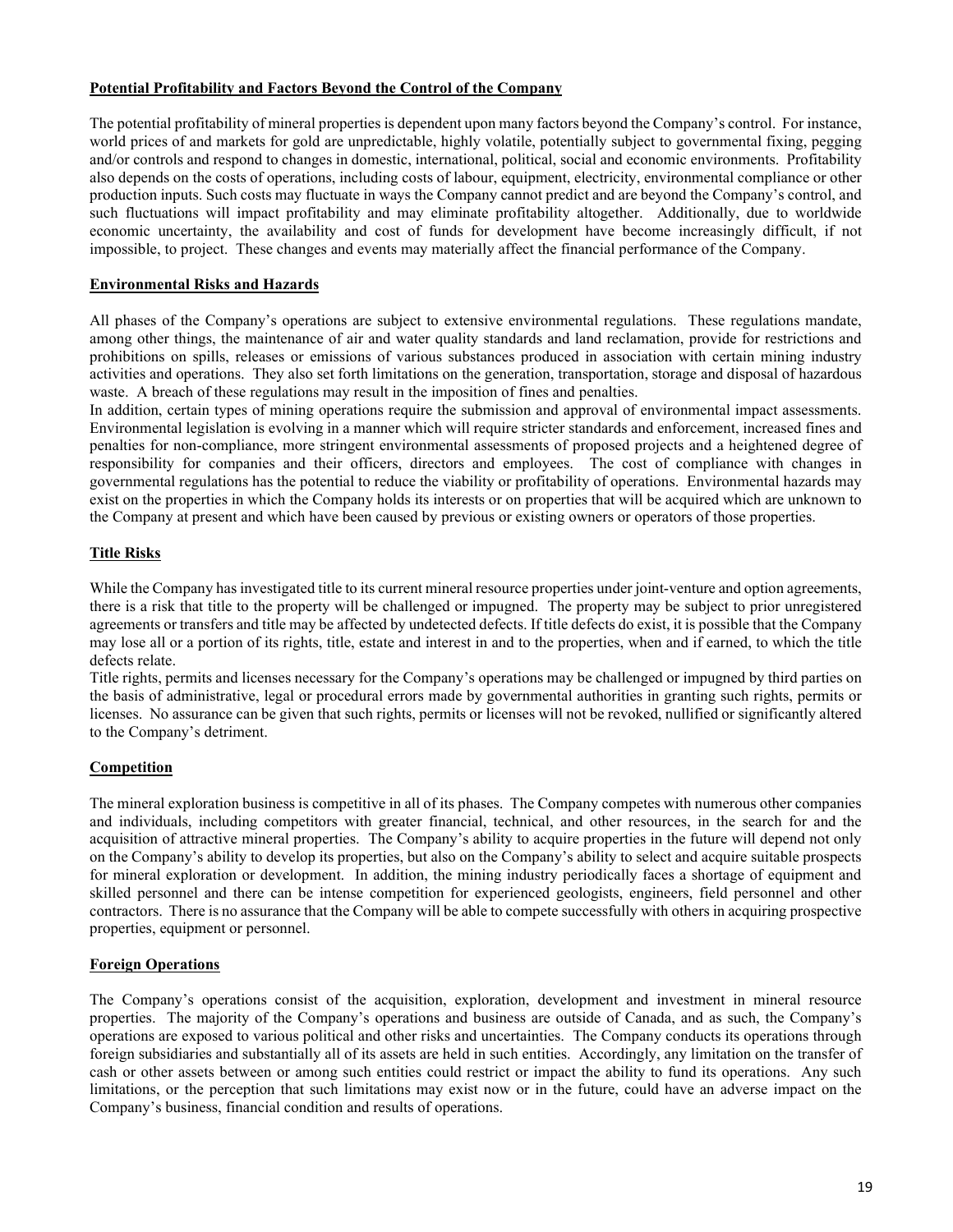## **Foreign Country Political Environment**

The Company's operations in Bulgaria may be subject to geopolitical, regulatory, sovereign, economic and other risks that may affect the Company's future operations and financial position (including the recent Ukraine / Russia conflict).

Investing in foreign countries exposes the Company to sovereign risks, including the risk that title rights, permits and licenses necessary for the Company's operations may be susceptible to revision or cancellation by new laws or changes in foreign government.

Changes in applicable laws or regulations, or changes in the enforcement or regulatory interpretation of applicable laws or regulations could have a material adverse effect on the Company's mineral operations. The Company can make no assurances that future political and economic conditions in such countries will not result in changes to policies or attitudes respecting the development and ownership of resources. Changes in policy or attitudes may result in changes to laws affecting ownership of assets, land tenure and resource concessions, taxation, royalties, exchange rates, environmental protection, labour relations, repatriation of income and return of capital, any of which may affect the Company's ability to undertake exploration and development on the properties on which the Company holds or will be entitled to royalties or other interests. The title rights, permits and licenses necessary for the Company's operations are also exposed to risks and uncertainties relating to the administration of political, regulatory and judicial processes in such countries, including risks relating to illegal, *ultra vires* or unauthorized acts by governmental authorities, the invalidation of prior government orders and the renegotiation or nullification of existing contracts, licenses or permits granted by a governmental authority.

Any changes in governmental laws, regulations, economic conditions, any illegal, *ultra vires* or unauthorized acts by governmental authorities or any shifts in political attitudes or stability are beyond the control of the Company and any such changes or events may have a material adverse effect on the Company's results of operation and financial condition. Investors should carefully assess the political risks of investing in a foreign country.

### **Infrastructure**

Development and exploration activities depend, to one degree or another, on adequate infrastructure. Reliable roads, bridges, power sources, and water supply are important determinants for capital and operating costs. The lack of availability on acceptable terms or the delay in the availability of any one or more of these items could prevent or delay exploration or development of our mineral resource properties. If adequate infrastructure is not available in a timely manner, there can be no assurance that the exploration or development of our projects will be commenced or completed on a timely manner, if at all. In addition, unusual weather phenomena, sabotage, government or other interference in the maintenance or provision of such infrastructure could adversely affect our exploration and development activities.

### **Price Volatility and Lack of Active Market**

The market price of a publicly traded stock, especially a junior resource issuer such as the Company, is affected by many variables in addition to those directly related to exploration successes or failures. Such factors include the general condition of markets for resource stocks, the strength of the economy generally, the availability and attractiveness of alternative investments, and the breadth of the public markets for the stock. As a result, the market price of the Common Shares is highly volatile and there can be limited liquidity in the market. Therefore, holding Common Shares involves a high degree of risk and investors could suffer significant losses if the Company's Common Shares are depressed or illiquid when an investor seeks liquidity.

## **Key Executives**

The Company is dependent on the services and technical expertise of several key executives, including the directors of the Company and a small number of highly skilled and experienced executives and personnel. Due to the relatively small size of the Company, the loss of any of these individuals may adversely affect the Company's ability to attract and retain additional highly skilled employees and may impact its business and future operations.

### **Internal Controls**

Internal controls over financial reporting are procedures designed to provide reasonable assurance that transactions are properly authorized, assets are safeguarded against unauthorized or improper use, and transactions are properly recorded and reported. A control system, no matter how well designed and operated, can provide only reasonable, and not absolute, assurance with respect to the reliability of financial reporting and financial statement preparation. The Company is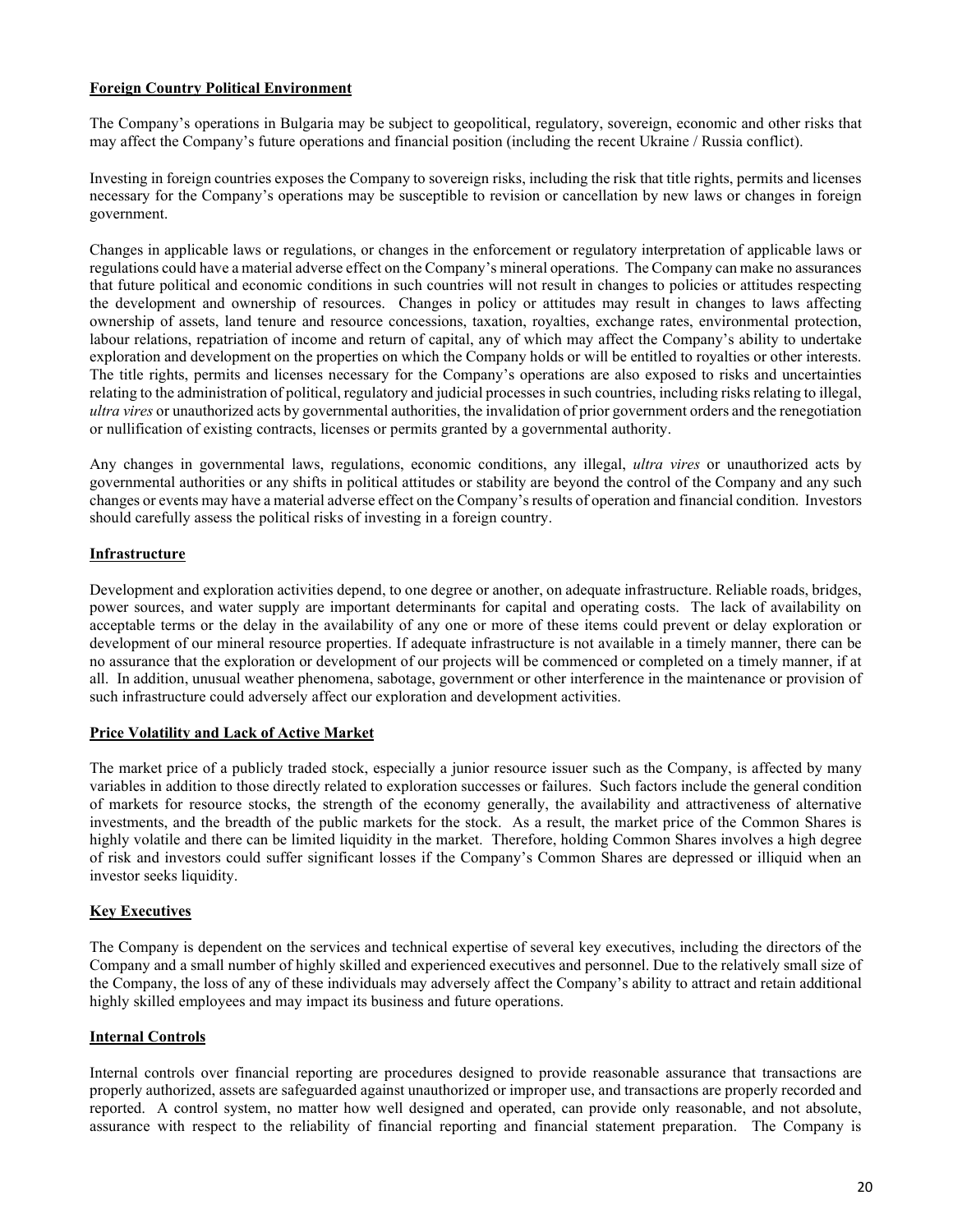undertaking to put into place a system of internal controls appropriate for its size, and reflective of its level of operations, however, given the size of the Company and its limited resources, these controls may be inadequate to identify all errors.

# **Conflicts of Interest**

Certain of the Company's directors, officers and other members of management do, and may in the future, serve as directors, officers, promoters and members of management of other mineral exploration and development companies and, therefore, it is possible that a conflict may arise between their duties as a director, officer, promoter or member of the Company's management team and their duties as a director, officer, promoter or member of management of such other companies. The Company's directors and officers are aware of the laws establishing the fiduciary duties of directors and officers including the requirement that directors disclose conflicts of interest and abstain from voting on any matter where there is a conflict of interest. The Company will rely upon these laws in respect of any directors' and officers' conflicts of interest or in respect of any breaches of duty by any of its directors or officers.

## **Permits and Government Regulations**

The future operations of the Company may require permits from various federal, provincial and local governmental authorities and will be governed by laws and regulations governing prospecting, development, mining, production, export, taxes, labour standards, occupational health, waste disposal, land use, environmental protections, mine safety and other matters. There can be no guarantee that the Company will be able to obtain all necessary permits and approvals that may be required to undertake exploration activity or commence construction or operation of mine facilities on any of its properties. The regulatory processes related to licensing and permitting of exploration programs and major mining projects are subject to uncertainty and risks as to the information required, the timeframes to analyze information provided, the outcomes of such analysis and the result of any legal actions relating to any such licenses or permits.

## **Surface Rights**

The Company does not own all of the surface rights at its properties and there is no assurance that surface rights owned by the government will be granted, nor that they will be on reasonable terms if granted. Failure to acquire surface rights may impact the Company's ability to access its properties, as well as its ability to commence and/or complete construction or production, any of which would have a material adverse effect on the profitability of the Company's future operations.

### **Uninsured Risks**

The Company's business is subject to a number of risks and hazards including adverse environmental effects and technical difficulties due to unusual or unexpected geologic formations. Such risks could result in personal injury, environmental damage, damage to and destruction of the facilities, delays in exploration and development and liability. For some of these risks, the Company maintains insurance to protect against these losses at levels consistent with industry practice. However, the Company may not be able to maintain current levels of insurance, particularly if there is a significant increase in the cost of premiums. Insurance against environmental risks is generally expensive and may not continue to be available for the Company and other companies in the industry. The Company's current policies may not cover all losses. The Company's existing policies may not be sufficient to cover all liabilities arising under environmental law or relating to hazardous substances.

Moreover, in the event that the Company is unable to fully pay for the cost of remedying an environmental problem, the Company might be required to suspend or significantly curtail its activities or enter into other interim compliance measures.

### **Litigation Risks**

In the normal course of the Company's operations, it may become involved in, named as a party to, or be the subject of, various legal proceedings, including regulatory and tax proceedings, legal actions related to personal injuries, property damage, property tax, land rights, the environment and contractual disputes.

The Company operates in foreign countries and in the event of a dispute arising from foreign operations, the Company may be subject to the exclusive jurisdiction of foreign courts or may not be successful in subjecting foreign persons to the jurisdiction of courts in Canada. The Company may also be hindered or prevented from enforcing its rights with respect to a governmental authority due to the doctrine of sovereign immunity.